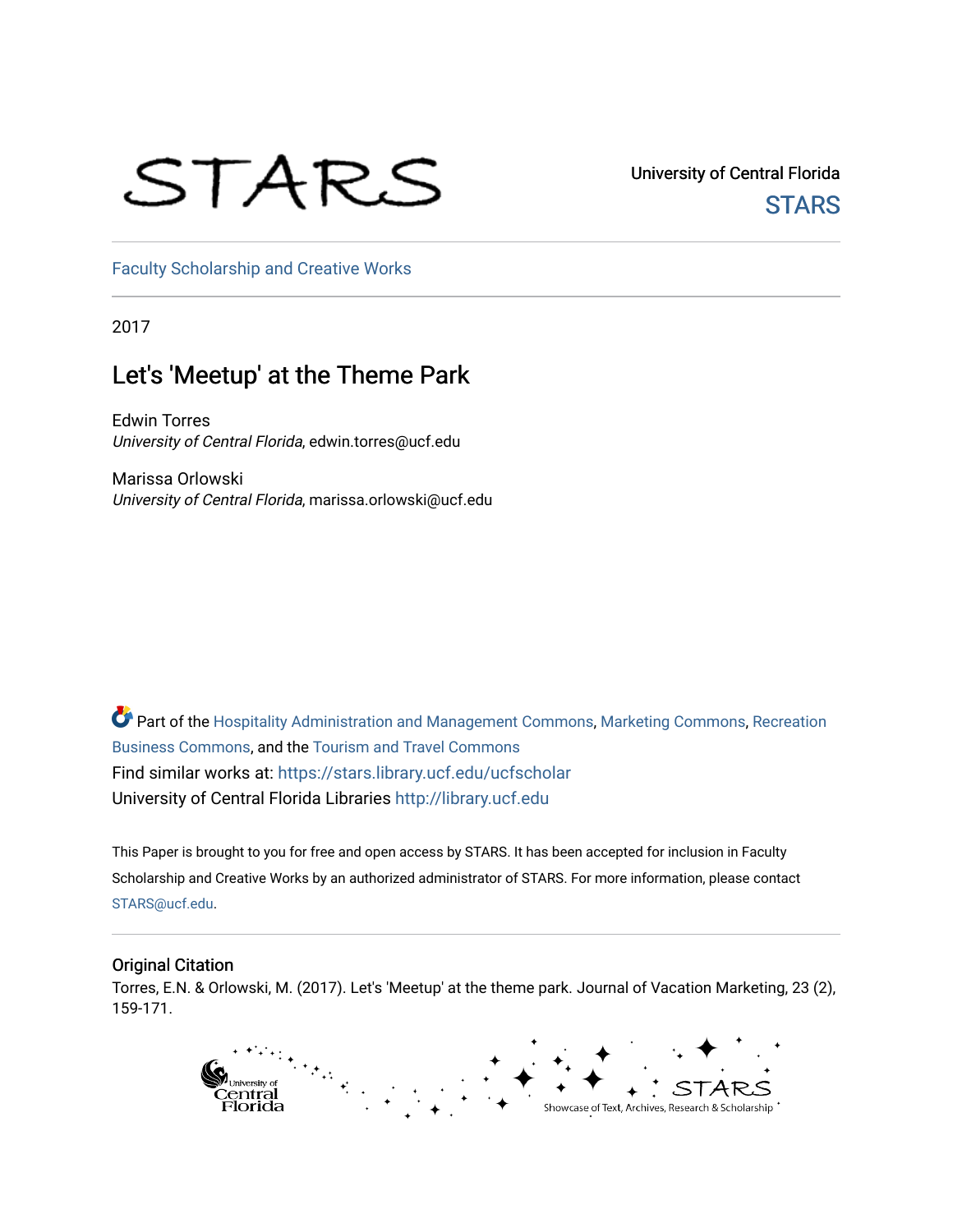# **Let's 'Meetup' at the theme park**

# **Abstract**

Many people enjoy theme park and other leisure experiences with their families; however, today a great number of single, geographically mobile individuals desire to partake in such experiences. 'Meetup' is the world's largest social network of local groups, and thus allows for both online and offline (in-person) interactions. Using an ethnographic approach, this study examines how individuals can enjoy activities centered on common activities, interests and opinions (AIO) via immersion in a 'Meetup' group over the course of a year. Notably, members visited with greater frequency, had less tolerance for long lines, and were more likely to attend special events, eat at specialty restaurants, and consume alcohol. Group members also exchanged travel advice and both contributed and detracted from the enjoyment of the theme park experience. Membership in this 'Meetup' group increased the frequency of visits and deeper exploration of the theme park resort, thus improving behavioral loyalty among annual pass holders. Managers can learn from these online communities to foster interactions among their guests and better target this new market.

#### **Key words**

Theme parks, customer experience, Meetup, group dynamics, online communities, electronic to face (E2F) community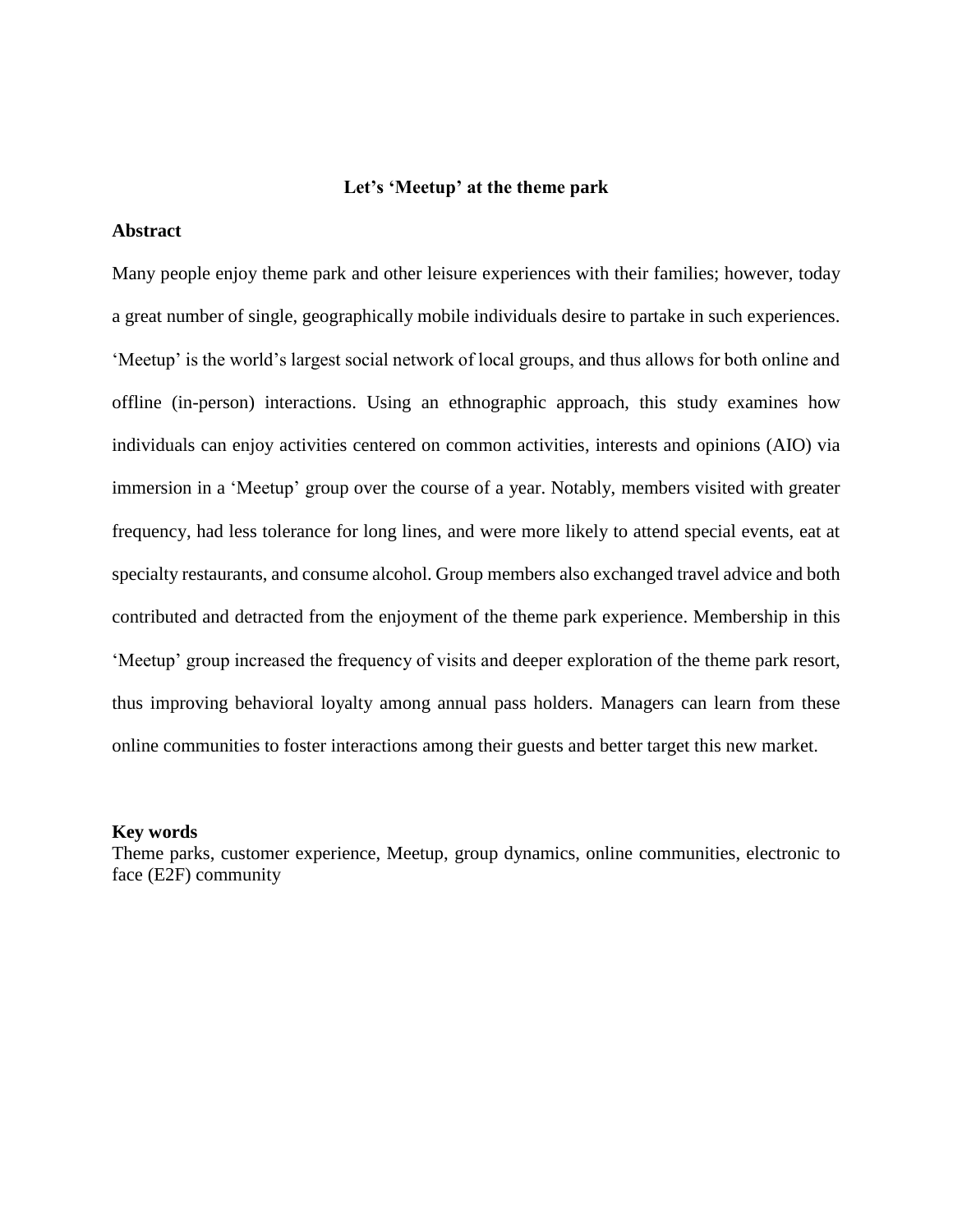### **Introduction**

In recent years, the Internet has provided the space for the creation and expansion of various online groups, organizations, and voluntary associations. These groups, or online communities, are Internet-driven collectives of people who interact over time around a shared purpose or interest and thus can provide information, camaraderie, social support and entertainment to their members (Preece, 2000; Ren et al., 2007). Wang et al. (2002) posited that online communities fulfill member's functional needs, social needs, and psychological needs. Furthermore, they suggested that these communities offer potential for businesses to build their brand, customer relationships, increase revenues, and disseminate information in a cost-efficient way. Some online communities exist exclusively in the virtual realm. Nevertheless, organizations like 'Meetup' bridge the gap between virtual and face-to-face interactions. 'Meetup', the world's largest social network of local groups, is an online international community of groups that supports offline (in-person) interactions and allows members to find and join groups developed around a common interest (Meetup, 2015). Communities that are formed online and interact predominantly offline are referred to by some scholars as "electronic to face – E2F communities" (Williams et al., 2004). At the present time, 'Meetup' has 23 million members, over 216,000 groups, and over 580,000 monthly events, which members typically refer to as 'meetups' (Meetup, 2015). 'Meetup' groups are changing the way that individuals interact with and meet new friends and acquaintances.

'Meetup' and other online communities can furnish the opportunity for people with similar Activities, Interests, and Opinions (AIO) to form groups with the purpose of enjoying travel, hotel, restaurant, theme park, and other leisure experiences. Although much attention has been given to social media utilization over the past few years, 'Meetup' has received much less attention. Sessions (2010) is among a small group of researchers that studied the offline interactions of online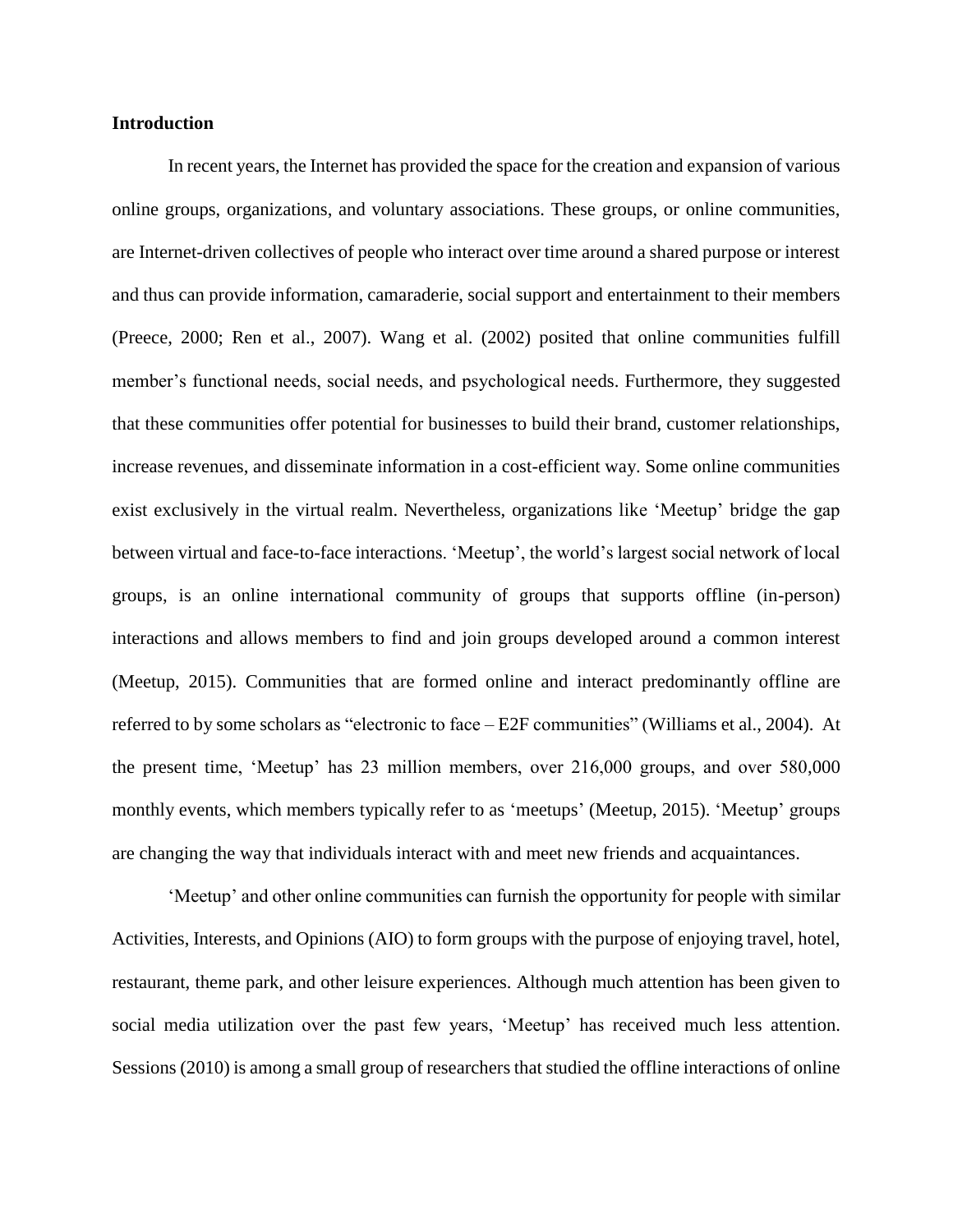communities. In her research, she highlighted the potential for both strong and weak ties to emerge from such events. Furthermore, she demonstrated that individuals who attended offline events were more active contributors in the virtual group, were less likely to stop contributing, and favored interaction with those people they have met in-person (Sessions, 2010). Shen and Cage (2015) posited that 'Meetup' groups can bring about the benefit of enhancing bonding social capital; however, such bonding can make it more difficult for new members to be accepted in the community. Aside from a few studies that examine 'Meetup' groups from a communication perspective, both scholars and managers have overlooked the potential of such communities for marketing purposes.

 While the presence of others can serve to engage and enhance the hospitality experience, such interactions may also detract from its enjoyment. Pleasant guests with similar desires could enhance the theme park visit whereas obnoxious guests with different interests can easily ruin a well-planned event. Several researchers have studied the impact of customer-to-customer interactions (Martin and Pranter, 1989; Wikstrom, 1996; Wu, 2007; Huang and Hsu, 2010). This study expands upon that knowledge by examining such interactions within the context of a theme park 'Meetup' group. Furthermore, this research suggests that it is possible for positive customerto-customer interactions to generate loyalty attitudes and behaviors for business organizations.

Theme parks present a unique experience where guests interact with one another as they enjoy a variety of rides, shows, restaurants, and other amenities. Milman (2009) conducted interviews and subsequent surveys with both local residents and tourists about what they value in their theme park experience. He found that ride safety, cleanliness, quality of rides and attractions, and friendliness of staff were some of the most valued attributes to all visitors. Also noteworthy was that, as compared to tourists, local residents placed greater value on the wait times and value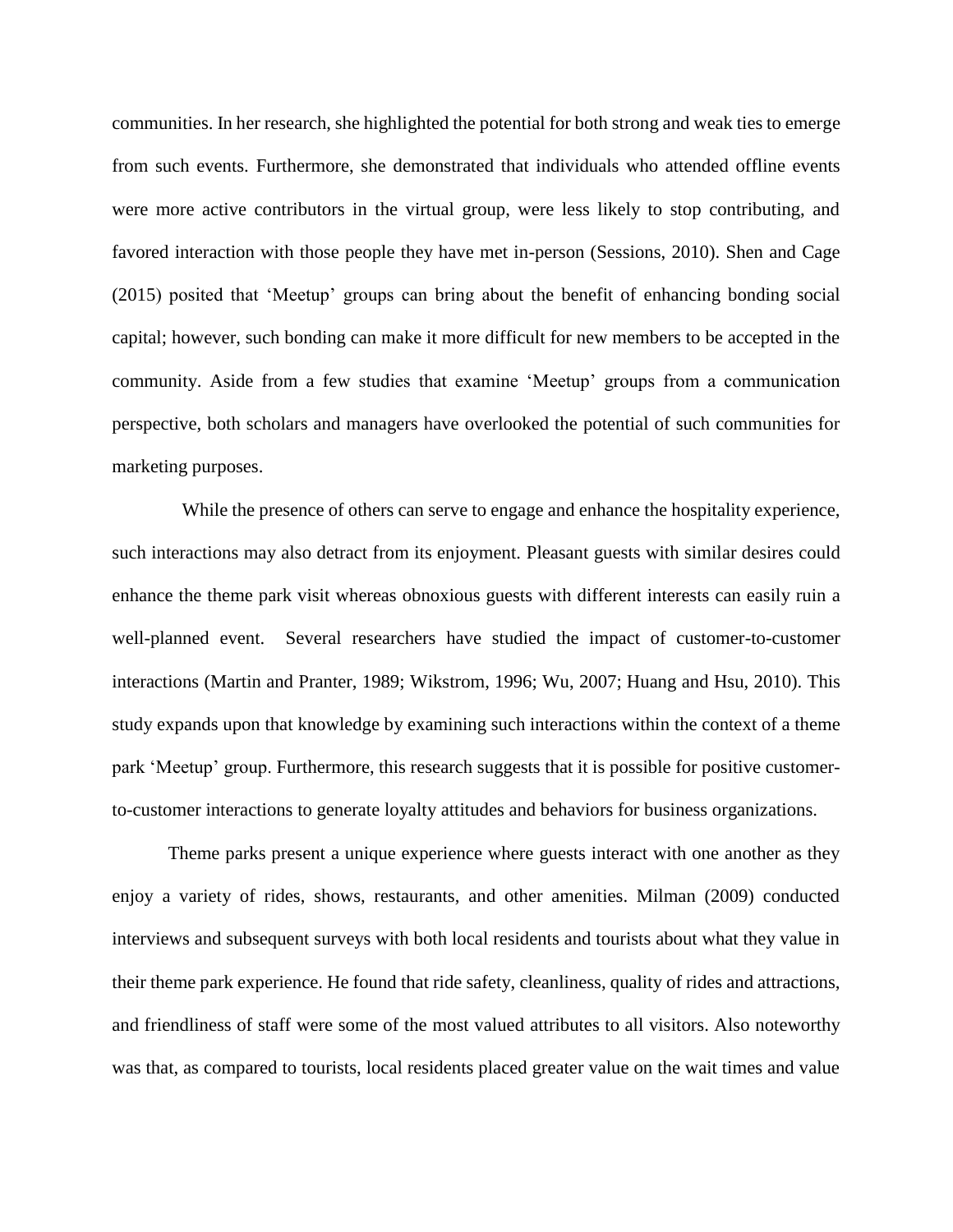for the price (Milman, 2009). In a similar vein, Geissler and Rucks (2011) analyzed the factors that accounted for guest satisfaction in a theme park setting within a period of ten years and found that guests placed emphasis on three service categories: overall park experience / value, park food quality / variety, and park cleanliness / atmosphere.

Customer-to-customer interactions can be of great consequence for businesses, as is having a core group of loyal customers. Loyal customers can provide a steady stream of cash flow that, all things being equal, can make a business profitable. Despite the fact that most businesses desire to create long-term relationships with their customers, this can often be a challenge in today's competitive marketplace. This study seeks to expand upon the existing knowledge of customer loyalty by studying annual pass holders at a popular theme park resort. Their choice of activities, spending patterns, and attitudes towards the organization are explored in further detail throughout this ethnography.

This research studied individuals who joined a 'Meetup' group related to visiting a popular theme park resort in Florida, USA in order to better understand these E2F communities and their potential for the hospitality and tourism industries. The purpose of the study was to explore the consumer behaviors, guest experience, and customer-to-customer interactions among theme park visitors. Furthermore, this research focused on single visitors with similar activities, interests, and opinions (AIO). Thus, the following research objectives were proposed:

- 1. To examine customer-to-customer interactions and their effects on the enjoyment of the hospitality experience
- 2. To assess customer preferences, spending patterns, and other consumer behaviors in a theme park setting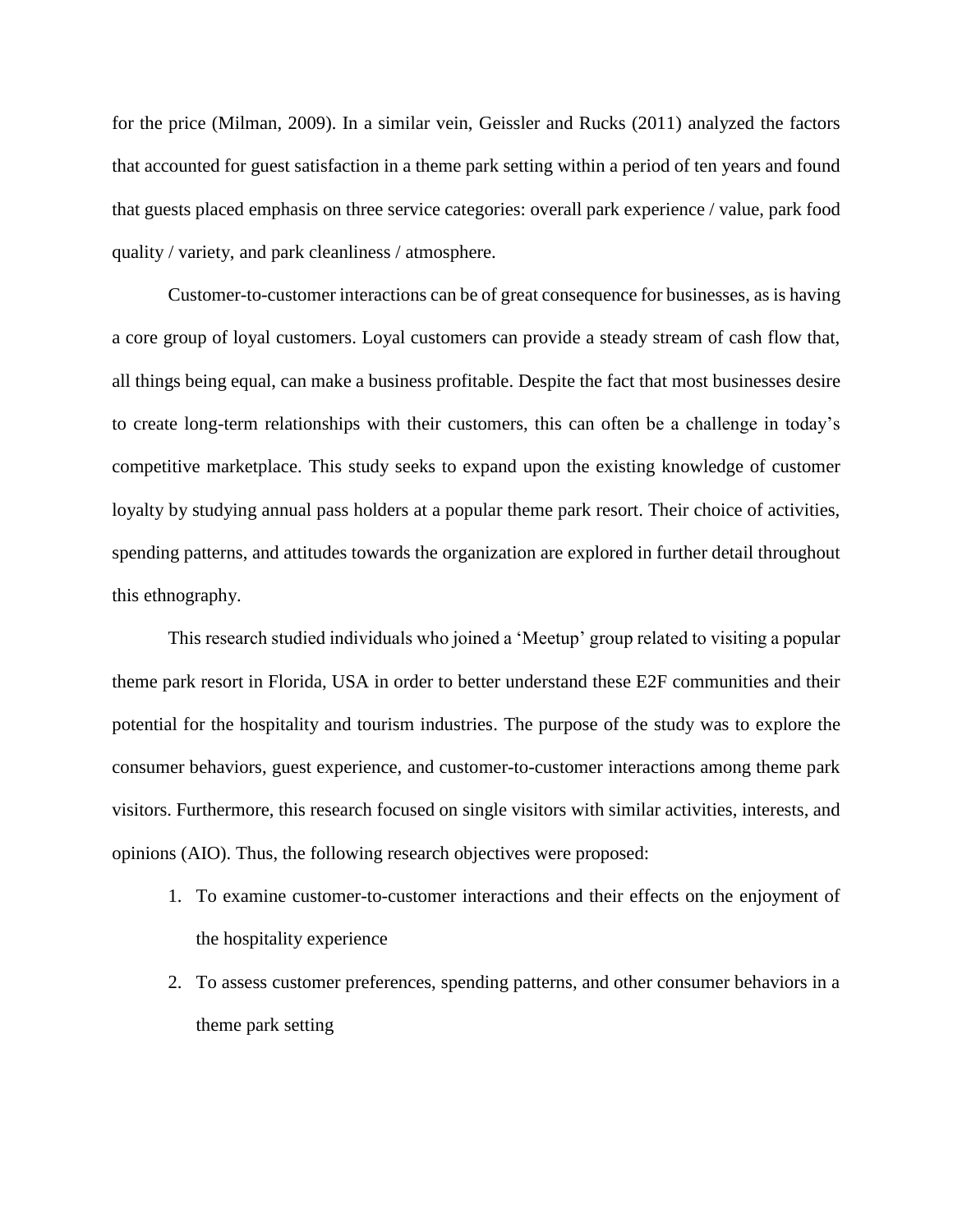3. To ascertain the potential for 'Meetup' to group individuals based on Activities, Interests, and Opinions (AIO)

# **Literature Review**

#### *Customer-to-customer interactions*

Although scholars and managers have placed great emphasis on the internal actions of an organization in pursuit of customer satisfaction, less attention has been given to customer-tocustomer interactions. However, recognizing that customers can enhance or detract from the enjoyment of various hospitality products and services, academicians began to explore this area of research (Martin and Pranter, 1989; Wikstrom, 1997; Wu, 2007; Huang and Hsu, 2010). Martin and Pranter (1989) conducted one of the earliest studies on customer-to-customer interactions, positing that customers influence each other's experience through verbal exchanges, appearance, and demeanor. Consequently, they proposed the concept of 'compatibility management', defining it as:

"a process of first attracting homogeneous customers to the service environment, then actively managing both the physical environment and customer-to-customer encounters in such a way as to enhance satisfying encounters and minimize dissatisfying encounters" (Martin and Pranter, 1989:7).

There are various factors that can determine the impact of customer-to-customer interactions, including the specific service environment and the heterogeneity of customers. Martin and Pranter (1989) proposed that such interactions are more critical when customers are in close physical proximity to each other, when verbal interaction is more likely, and when customers are engaged in numerous and varied activities. Interactions are also critical when the service environment attracts a heterogeneous customer mix, the core service requires compatibility, and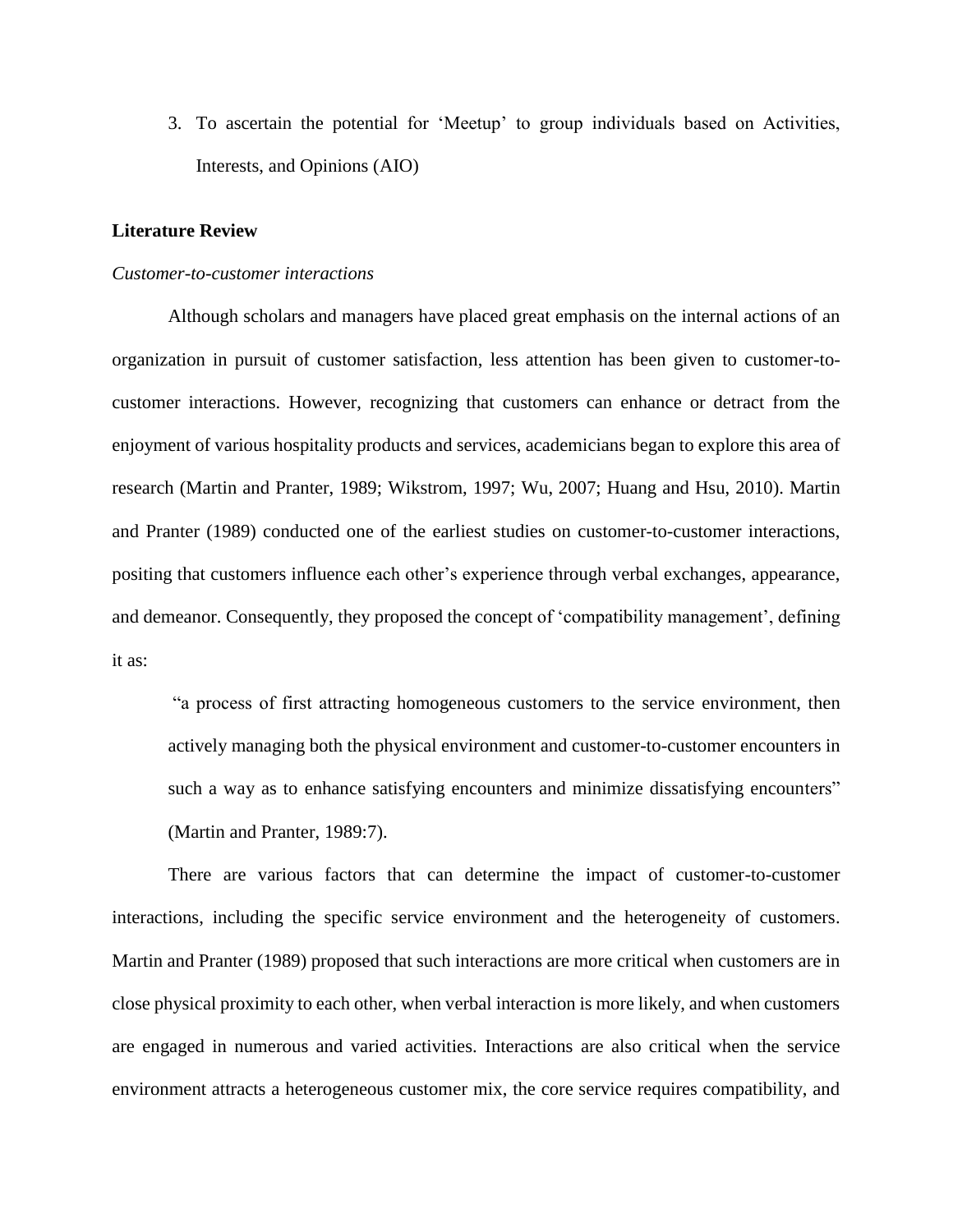customers must occasionally wait for the service. In support of this notion, Johnson and Grier (2013) suggested that elements of cultural compatibility, inter-group anxiety, and cross-group contact can affect a customer satisfaction within a service encounter.

Customer-to-customer interaction can also impact guest satisfaction. Homogeneity among customers has been found to have a positive impact on the evaluation of fellow travelers regarding their own satisfaction (Wu, 2007). Additionally, Wu (2007) proposed that travel companies can actively manage their customer-to-customer interactions by appropriately grouping customers with similar characteristics (homogeneity), communicating the code of behavior prior to the start of the trip, and actively preventing dysfunctional customer behavior from multiplying. A related stream of research suggests that customers can be co-producers of products and services (Wikstrom, 1996). Wikstrom (1996) also posited that if customers have a great deal of interaction with the producer, their feedback could influence the design, production, and marketing of a product or service.

Customer-to-customer interaction can be of even greater importance in settings that offer many opportunities for interpersonal connections. Kasavana et al. (2010) conducted research on social media and discovered that hotels have used social networking to help guests interact with one another before a stay and create contacts to socialize with during their visit. Levy and Hassay (2005) proposed that tourism destinations can learn from companies with tangible products, which have successfully established brand communities. Torres (2015) studied the customer-to-customer interactions of young travelers in the context of a European tour and noted that members had the potential to both enhance and diminish the service experience. Furthermore, he posited that the young travel segment is not as homogeneous as previously conceived and that significant differences in Activities, Interests, and Opinions (AIO) existed within members. Galloway (2002)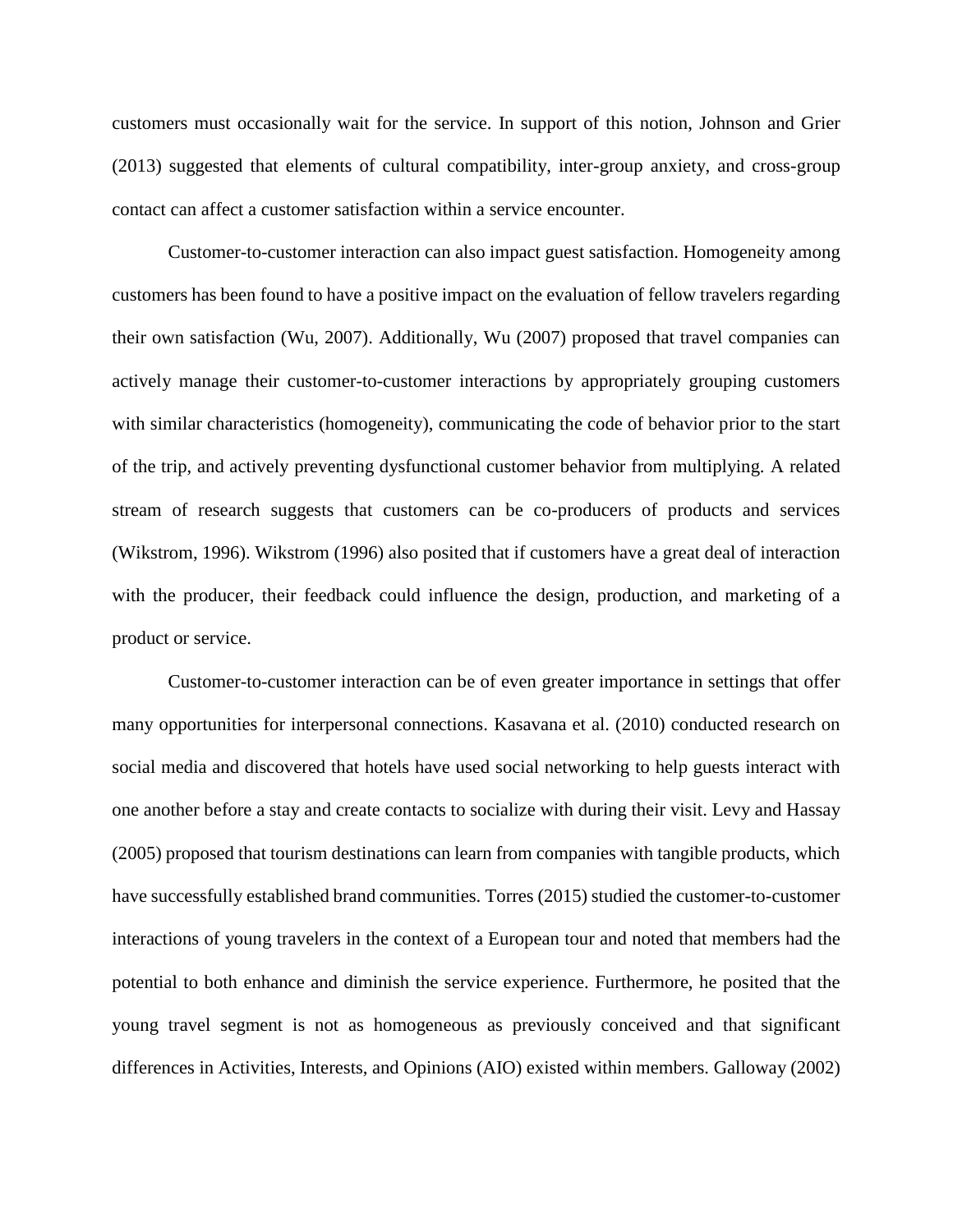segmented theme park visitors based on psychographics and introduced three attitude dimensions: enjoyment of nature, escape stress, and sensation seeking. Consequently, it is possible for people with an interest in one attraction to have different interests and derive different benefits from a visit.

This study seeks to gain a better understanding of the customer-to customer interactions in the setting of a 'Meetup' group with emphasis on theme parks. During the observation period, members spent a significant amount of time together. As part of their experience, members shared the service space and participated in various group activities. Considering prior research, such a setting is likely to make the customer-to-customer interaction critical to the overall enjoyment.

## *The theme park experience*

For many travelers, a theme park is synonymous with a great vacation. Numerous interactions with employees, technologies and other guests comprise the overall guest experience. Seeking to identify the most relevant attributes to theme park visitors, Milman (2009) conducted interviews and subsequent surveys with both local residents and tourists. His research revealed that ride safety, cleanliness, quality of rides and attractions, and friendliness of staff were some of the most valued attributes to all visitors. Based on the findings, factors were clustered and some of the main categories included: a) entertainment variety and quality, b) courtesy, cleanliness, safety, and security, c) food variety and value for money, and d) quality of theming and design. In a similar vein, Geissler and Rucks (2011) analyzed the factors that accounted for guest satisfaction in a theme park setting within a period of ten years. Results revealed that guests placed emphasis on three service categories: a) overall park experience / value, b) park food quality / variety, and c) park cleanliness / atmosphere. In exploring the attributes that impact the theme park experience in China, Milman et al. (2012) discovered that some of the key features included: staff knowledge,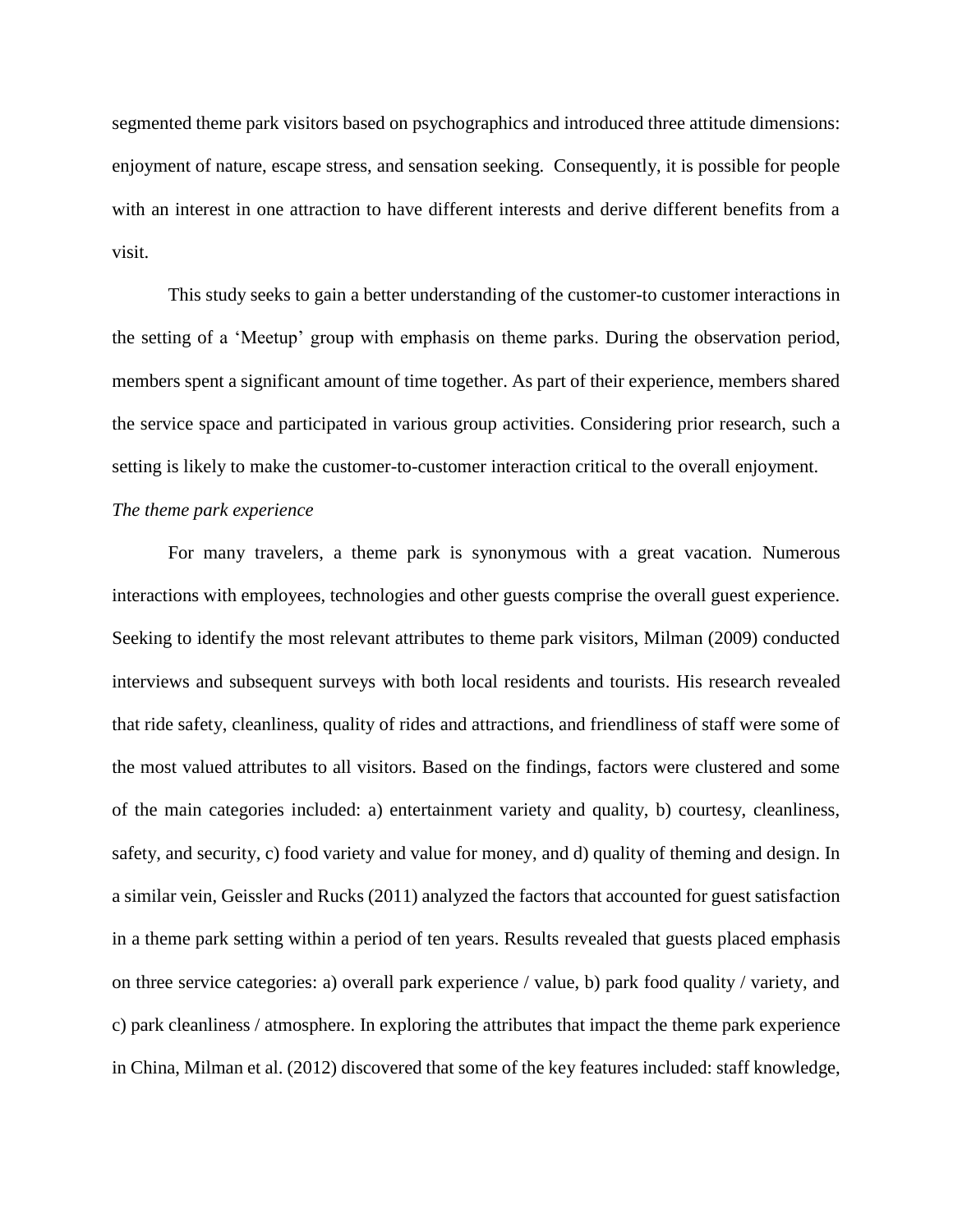safety of roller coasters, security of the park, ticket price, creativity, merchandise pricing, and level of theming. Pikkemaat and Schuckert (2007) studied the factors that account for success and failure of theme parks. Their research stressed the importance of quality, safety and security, range of options, customer emotions, functionality and infrastructure, and branding as positive elements in the theme park experience. In contrast some of the factors of a failing theme park included not meeting customer expectations, missing authenticity, lack of repeat visits, and inappropriate location of the park.

Johns and Gyimóthy (2002) studied the subjective experiences of families within a theme park. Their research revealed that for many adults, revisiting the theme park was a "must do", as it offered souvenirs, nostalgia and memories of when they were younger. Conversely, another group of adults were "putting up" with the park for the sake of their children, even though they didn't have a strong desire to be in the theme park in the first place. Nevertheless, Johns and Gymothy (2002) posited that parents view the theme park as a "safe" place to take their children. McClung (1991) explored some of the differences between visitors and non-visitors of theme parks via a national telephone survey in the United States. His research revealed that park visitors were younger, tended to have children under 18, and were more affluent than non-visitors. Seeking to uncover consumer's selection of theme park vacations, Kemperman et al. (2000) revealed that theme park choice is driven by both variety-seeking behaviors and seasonality. In support of the need for novelty, Cornelis (2010) tested the impact of new attractions on theme park attendance. His research concluded that the creation of an attraction helped drive theme park attendance for two years past its inception.

Tsang et al. (2012) presented the case of Hong Kong Disneyland, which experienced difficulty when opening their third theme park. The authors sought to provide a solution by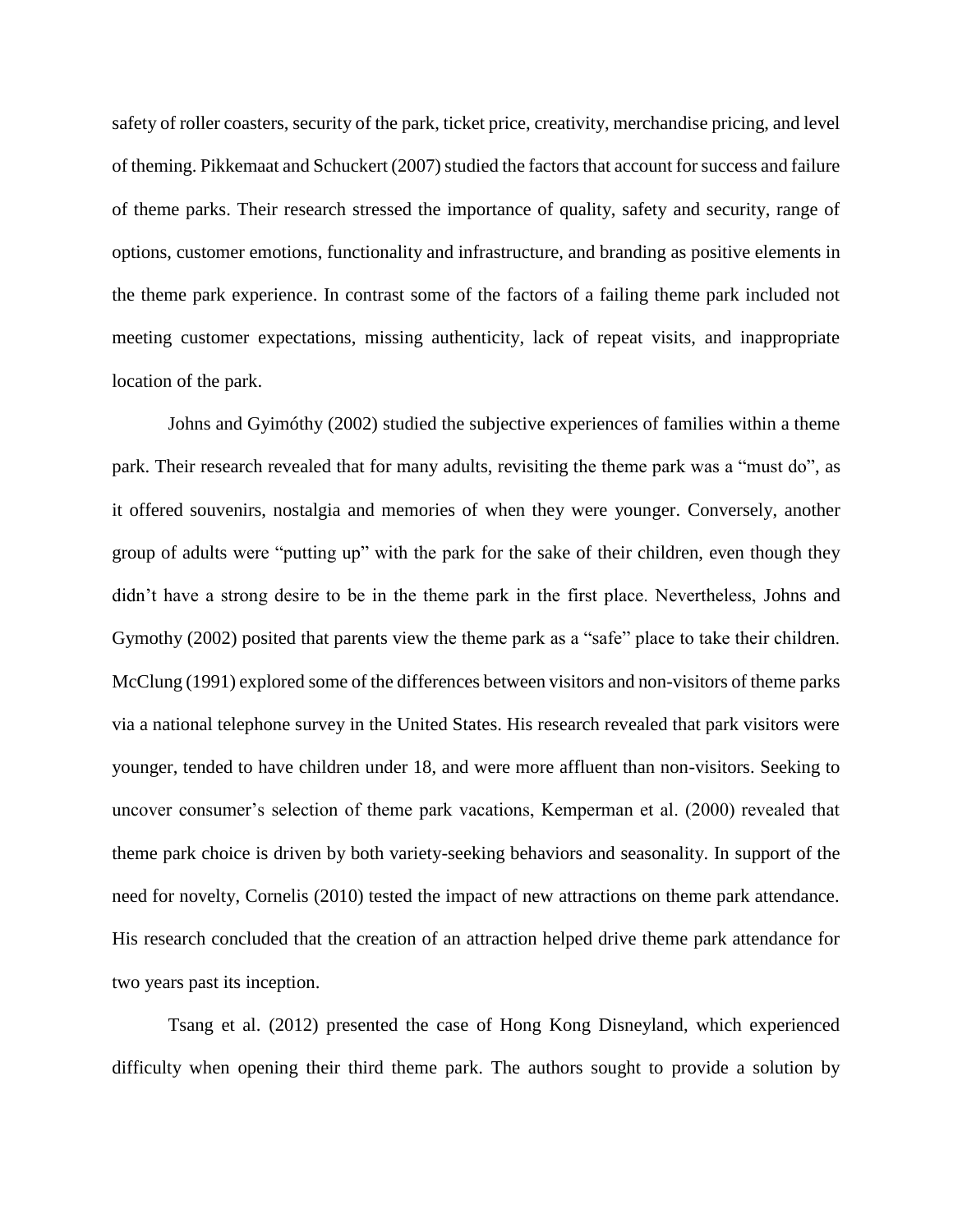focusing on quality and developing a service quality measurement instrument for theme parks. For these purposes, Tsang et al. (2012) adapted the SERVQUAL model, thus creating THEMEQUAL. Findings demonstrated that customers were surprised by the physical outlook the physical / product-based features of the park. However, negative gaps were found in the dimensions "responsiveness and access" and "empathy", thus revealing that the performance of staff was below the expectations of visitors. The multiple regression analysis showed that "responsiveness and access" was the best predictor of visitor satisfaction followed by "empathy" and "assurance". In contrast, "tangibles", "reliability", and "courtesy" didn't have a significant influence on visitors' satisfaction. Therefore, the attitude and performance of the theme park staff were the key drivers in generating high levels of satisfaction. Consequently Tsang et al. (2012) concluded that visitors desire staff members who react quickly and are accessible, and that provide caring service and individual attention to visitors.

The theme park experience has the potential to elicit various emotions in guests. Conscious of this reality, Bigné et al. (2005) tested two models of guests' emotions within the theme park setting. The first model posited that positive arousal led to positive disconfirmation; in other words, that affect came before cognition. The second model had positive disconfirmation as an antecedent of positive arousal; in other words, that cognition about the theme park led to guest affect. The authors concluded that the second model better predicted consumer behavior in theme parks. Furthermore, it was revealed that pleasure and satisfaction influenced guest loyalty (Bigné et al., 2005). Additional study of customer emotions within a theme park setting was also undertaken by Ma et al. (2013). The authors examined how the emotion of delight was elicited using the cognitive appraisal theory (CAT). Accordingly,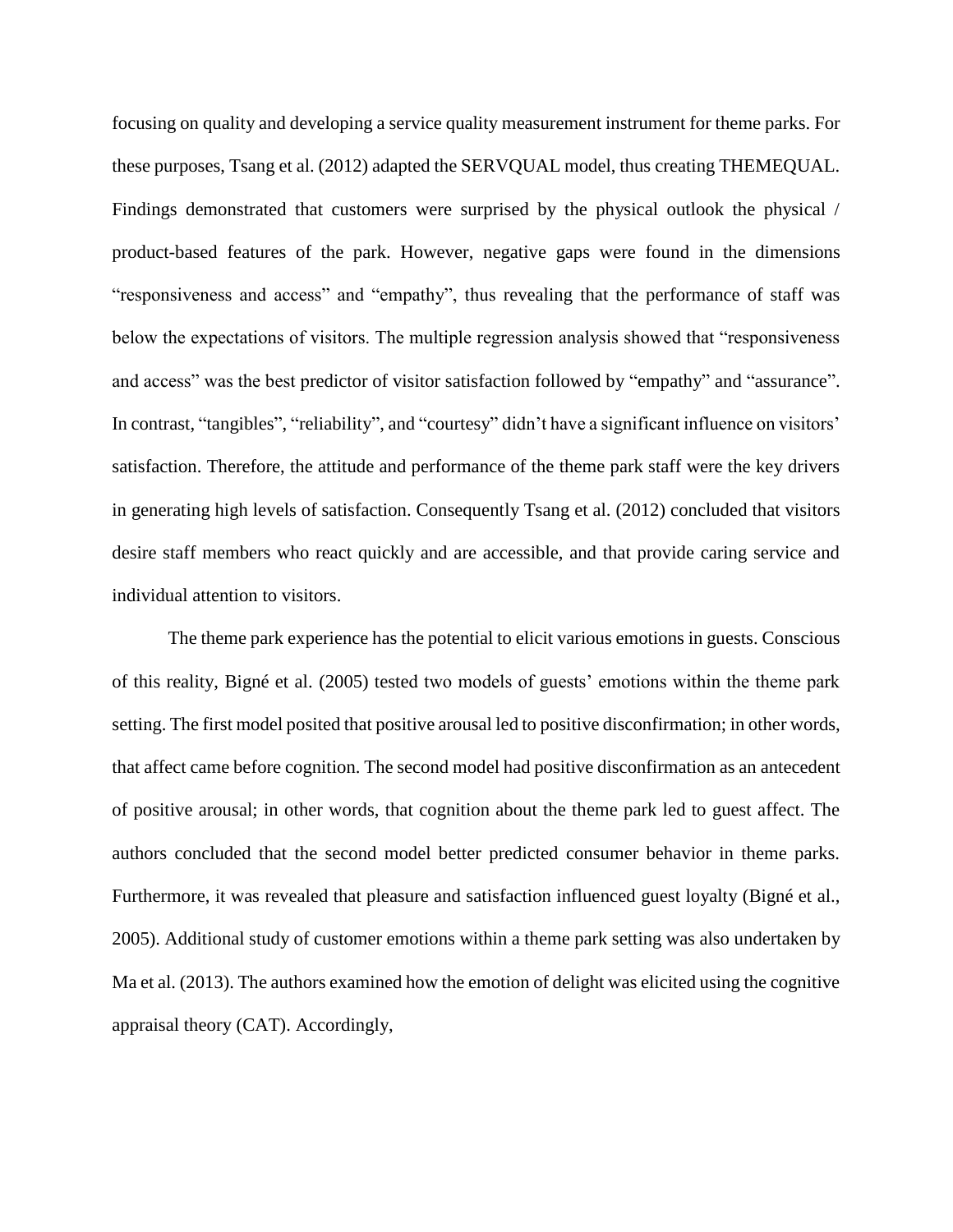"Based on CAT, delight is elicited when tourists evaluate an experience as appetitive and goal congruent on the dimension of goal congruence; caused by an object or circumstance rather than oneself or others in the dimension of agency; as certain on the dimension of certainty; as unexpected in the dimension of novelty, and as goal relevant" (Ma et al., 2013: 367).

# **Methodology**

### *Research design*

The purpose of the present research was to explore consumer behavior and customer-tocustomer interactions within a social group assembled through the 'Meetup' website as it related to the theme park experience. Although various research methods might serve such purpose, an ethnographic approach was found to be especially suited given the ability to freely observe customer-to-customer interactions and group dynamics. Furthermore, given the exploratory nature of research with 'Meetup' groups, a qualitative approach was deemed particularly appropriate. The process of conducting ethnographic research allowed the authors to obtain rich data by taking into account the perspective of the theme park visitors engaged in the 'Meetup' group. Bowen (2008:1515) argued that "participant observation is a technique that, in certain circumstances, can lead to a fuller understanding of thoughts, actions, and feelings than some more conventional research techniques." Although the purpose of ethnography is not to provide statistical generalization, this approach does allow researchers to conduct analytical generalization (Bowen, 2008). While statistical generalization refers to the process of drawing inferences from the data to the population of interest, analytical generalization refers to the process of evaluating the findings from a qualitative study against theory and determining the extent to which theory may be extended or refined (Eisenhart, 2009; Yin, 2010).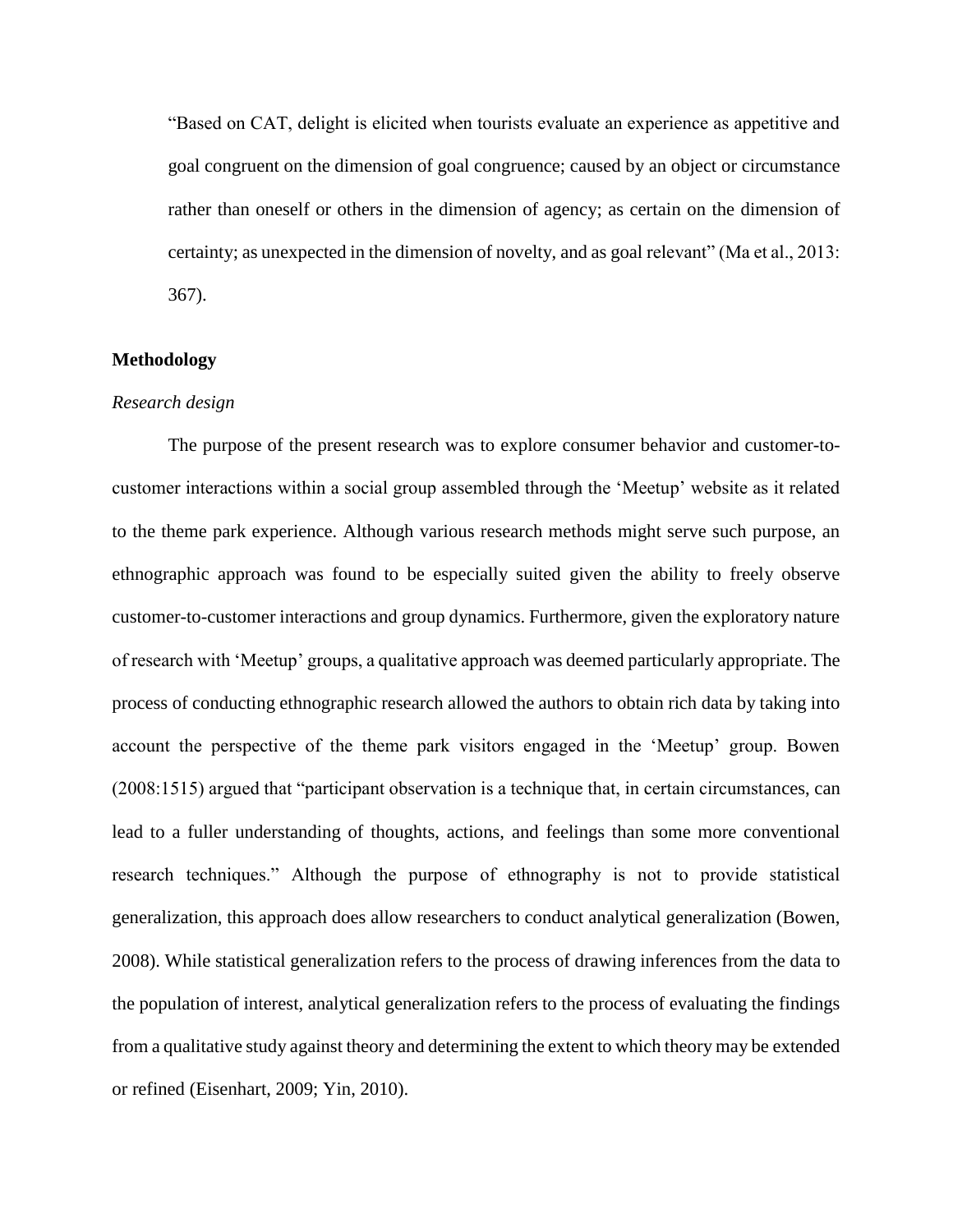Dewalt and Dewalt (2002:1) define participant observation as "a method in which the researcher takes part in the daily activities, rituals, interactions, and events of a group of people as a means of learning the explicit and tacit aspects of their life routines and their culture." Spradley (1979) categorized ethnographic research in a grid containing two axes: the insider's language (i.e. informant) and the outsider's language (i.e. researcher). Accordingly, an ethnography that uses primarily the insider's language can be categorized as an "ethnographic novel". At the other extreme, an ethnography consisting predominantly of the outsider's language was themed an "ethnocentric description". This research falls in the middle, and thus the findings are presented as a "standard ethnography" (Spradley, 1979).

# *Research setting*

Access to the group was obtained by creating an account with the 'Meetup' website, and requesting to join a group with interests in theme parks. Like many of the members, the first author owned an annual pass to the theme park resort. This group will be referred to as 'theme park meet' (TPM) from this point forward. The group was located in Florida, USA. While most members resided in the same city as the theme park, a few members lived in other cities within the state of Florida and visited the theme park resort on weekends while staying at one of the city's hotels and resorts. All the individual names mentioned throughout this paper are pseudonyms in order to protect the anonymity of group members.

#### *Ethical considerations*

This ethnography was conducted in a covert fashion. Lugosi (2006) suggested that the choice of covert versus overt data collection should take into account the fieldwork context, the relationships between the researcher and the subjects, and the nature of the study. Furthermore, conducting research in a covert fashion may also grant access to information that would otherwise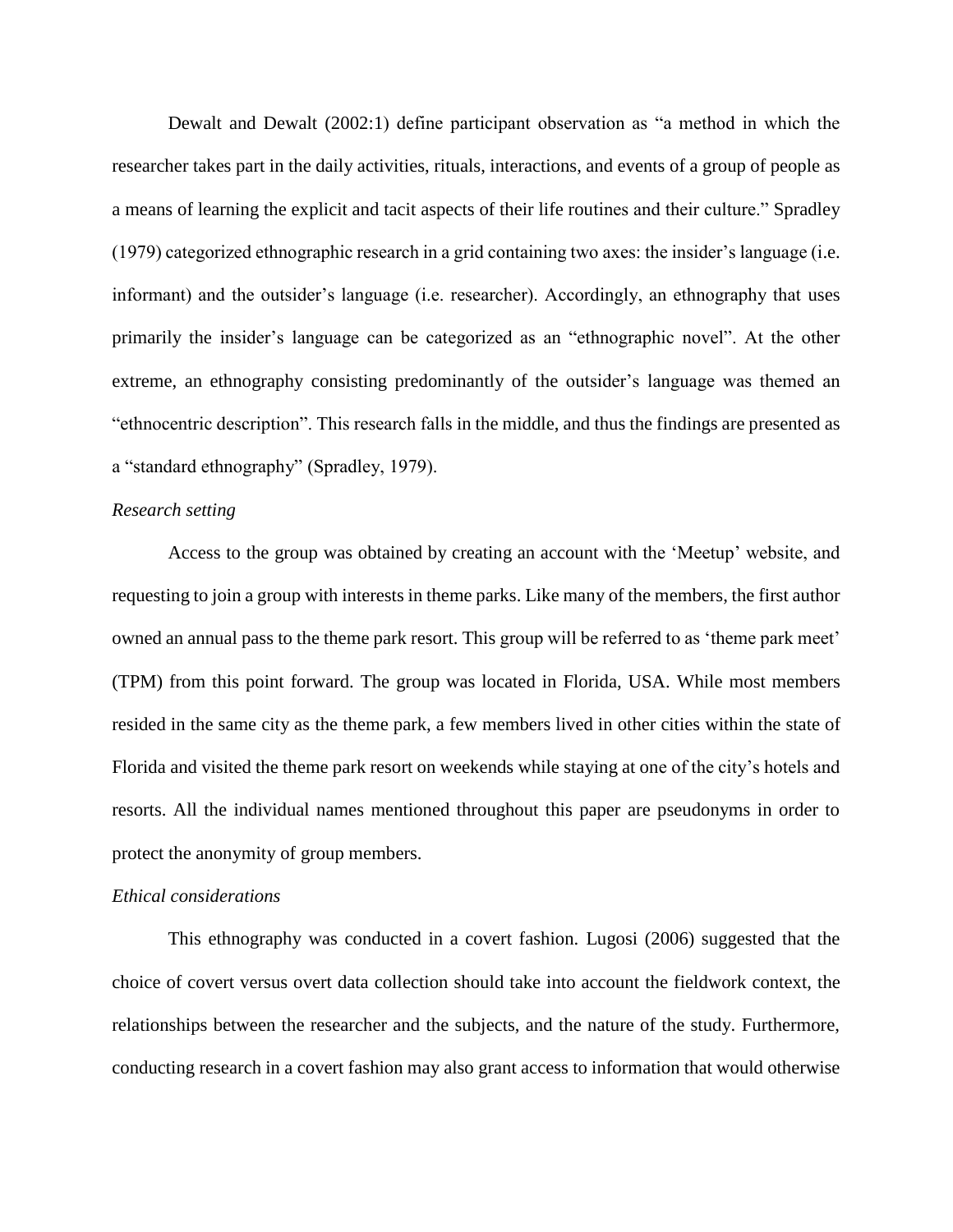be denied to the researcher (Lugosi, 2006). Another key advantage of covert data collection is the potential for more candid responses and interactions. In discussing the ethics of covert participant observation of tour groups, Lugosi and Bray (2008:471) stated: "the public nature of the walking tours, and the practice of tour guiding meant that the study was less vulnerable to criticisms of invasion of privacy". In a similar fashion, events that took place as part of TPM were typically held in a theme park, restaurant setting or other public location. Additionally, at the close of the observation period, TPM members were debriefed as to the existence and nature of the research study.

# *Data collection strategies*

The first author observed this group for a period of one year. During this time, the primary researcher attended 27 official events and 10 unofficial events. Events ranged in attendance, with some events having as few as four members and others as many as 30 attendees. Unofficial events took place for a subsection of the group via personal invitation.

Since covert participant observation was deemed the most appropriate strategy to collect data, the first author operated as a complete participant within in the group, meaning that he concealed his role as a researcher and fully engaged in the group and group events (Creswell, 2009). During this time, he maintained a notebook to capture field notes after each event as outlined by Bowen (2002). Photographs of the events were also collected and reviewed to aid the first author's recollection of specific events. Finally, the 'Meetup' site was reviewed after events to confirm event details and participants.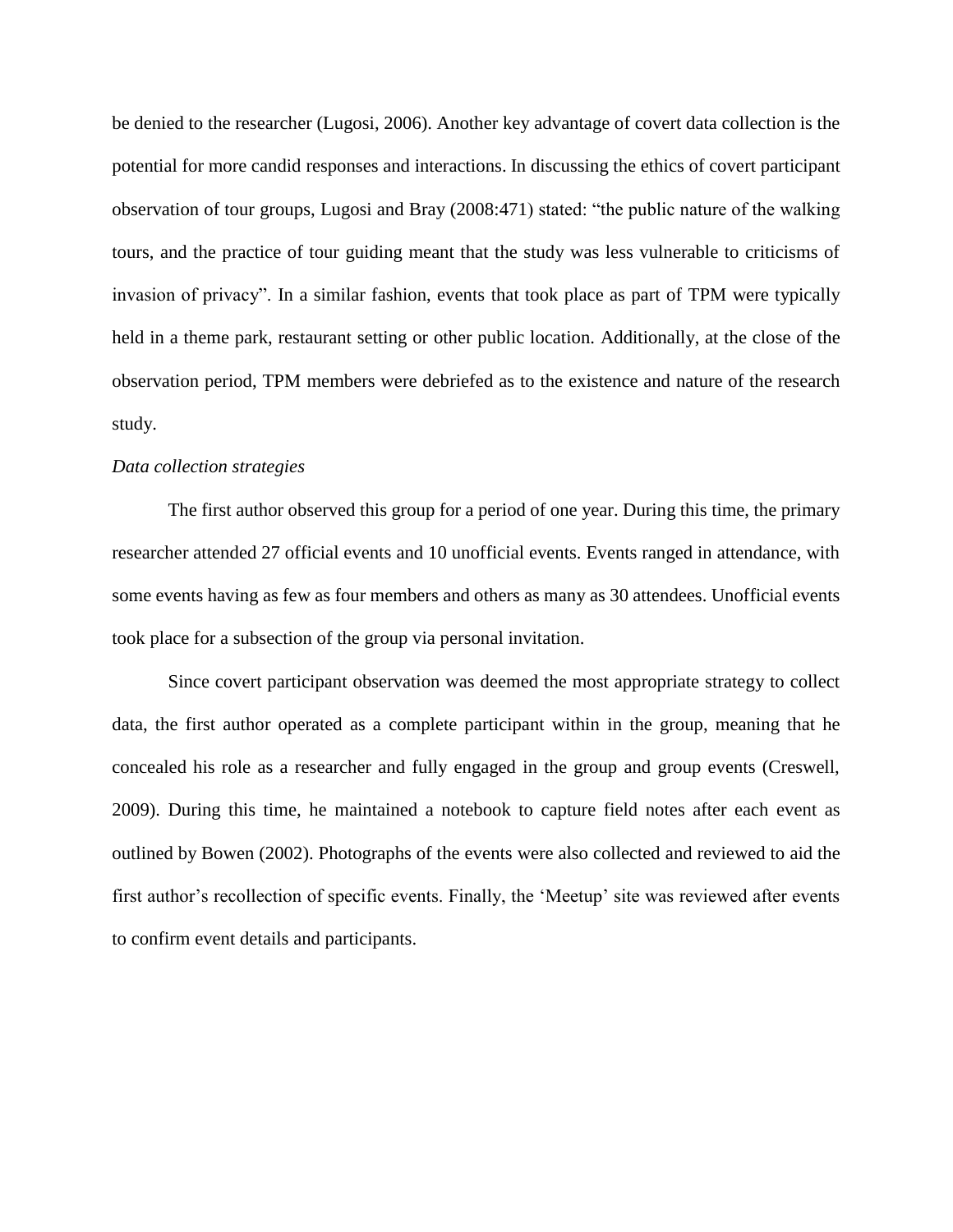#### *Data analysis procedures*

Throughout the data collection period, the field notes were typed and organized chronologically. Since data collection and data analysis are simultaneous processes in qualitative research, the field notes were reviewed and coded periodically throughout the observation period. At the close of the observation period, the field notes, photographs, and codes were used to form clusters and meaning units (Moustakis, 1994). More specifically, the researchers adopted various forms of analysis including domain analysis and taxonomic analysis, following Spradley's (1979) guide for ethnographic inquiry. Theme analysis was also conducted and followed guidelines proposed by Dewalt and Dewalt (2002) for analyzing data from participant observation.

# *Data quality and verification*

In order to ensure the quality of observations, the researchers took various safeguards. These additional steps are consistent with the framework proposed Guba and Lincoln (1981). Accordingly, it was proposed that quality observations in qualitative research have the following characteristics: confirmability, credibility, dependability, and transferability. With regards to ensuring the confirmability of the study, the researchers employed a variety of methods to take field notes and aid with the recollection process. First, the primary author took brief notes via smartphone. Second, more extensive field notes were later documented using word processing software. Third, the primary author reviewed still photographs and posts through the 'Meetup' site in order to help with recollection of people and events. Fourth, the primary author re-read the notes several times and reflected upon the data. Finally, the primary author shared the field notes with the second author in order to provide additional perspective and verify that the conclusions drawn from the data were warranted. With regards to credibility, the first author spent a prolonged amount of time following the 'Meetup' group. As previously stated, 37 events (27 official, and 10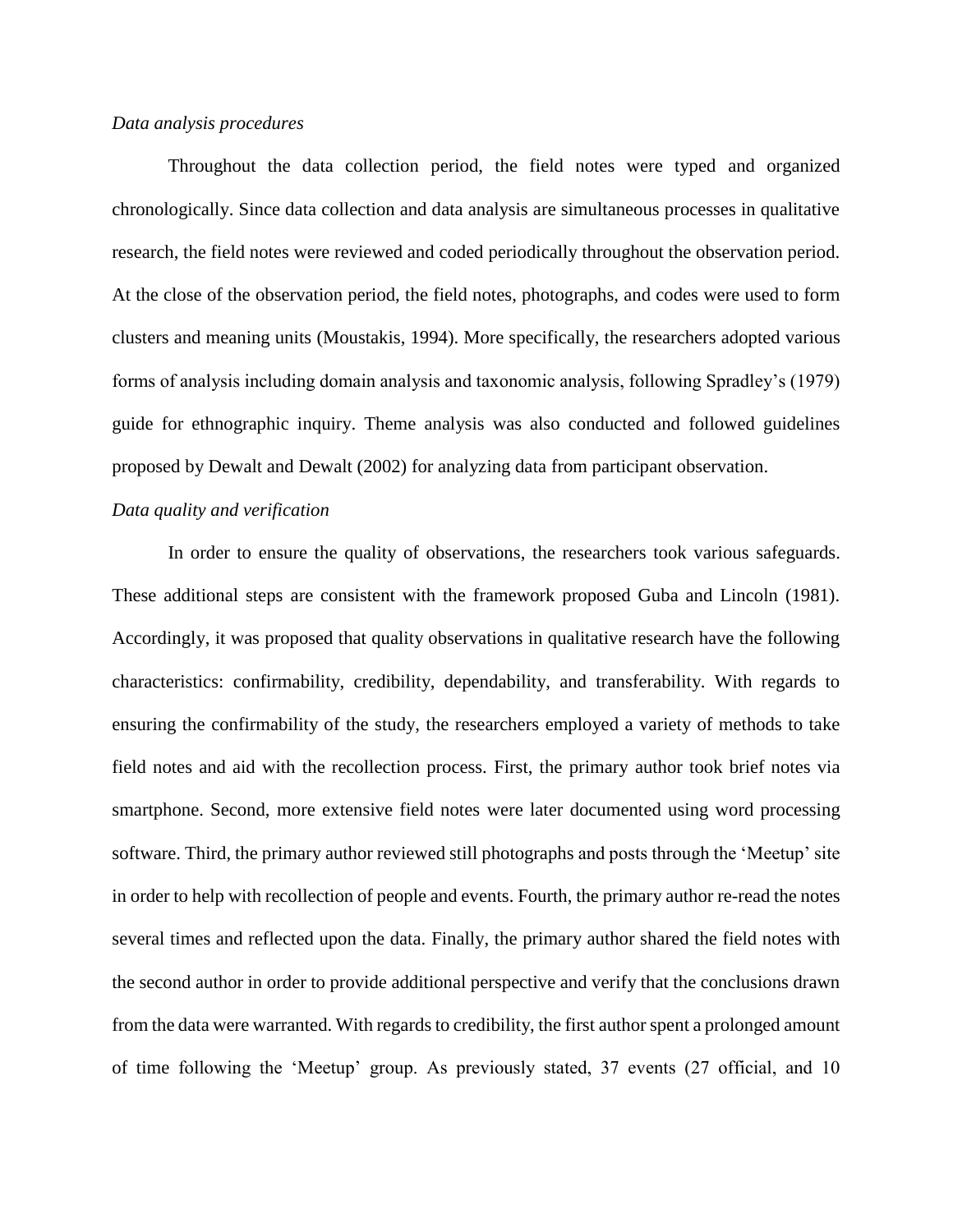unofficial) were observed, each averaging approximately 5 hours, for a total of 185 hours of direct observation throughout the year. Consequently, the first author was able to observe similar behaviors repeated in various occasions. The first author also employed source triangulation by inquiring about the opinions of various members. Peer debriefing took place between the first and second author after the observations were taken. Both authors examined the field notes together, challenge any assumptions, and come to final conclusions.

Dependability was ensured by overlapping methods and time triangulation. Observations were made in conjunction with informal interviews in order to obtain similar information. Data was also gathered at different points. The transferability of this research is enhanced by giving a 'thick description', in other words ensuring detailed accounts of the information, especially in the results section. Finally, the researchers have presented the viewpoints of various members as they interacted with one another. In addition to the traditional elements sought in a quality qualitative research, the authors took extra precautions not to present a biased account of events. Throughout the course of the data collection and analysis, the authors asked themselves whether any of their own personal characteristics, including culture, religion, age, travel experience, and education, were creating a biased perspective.

#### **Findings**

# *Frequent visitors and guest experience*

Most of the members of the TPM group held annual passes to the theme park resort. Activities took place almost every week. While all members did not attend every event, the core group participated on a regular basis. Consequently, most used their annual passes every other week. Given that the members visited the park on a frequent basis, were likely to renew their annual passes once they expired, and made several expenditures inside the theme park resort, it could be stated that members were behaviorally loyal. A key question that might emerge is whether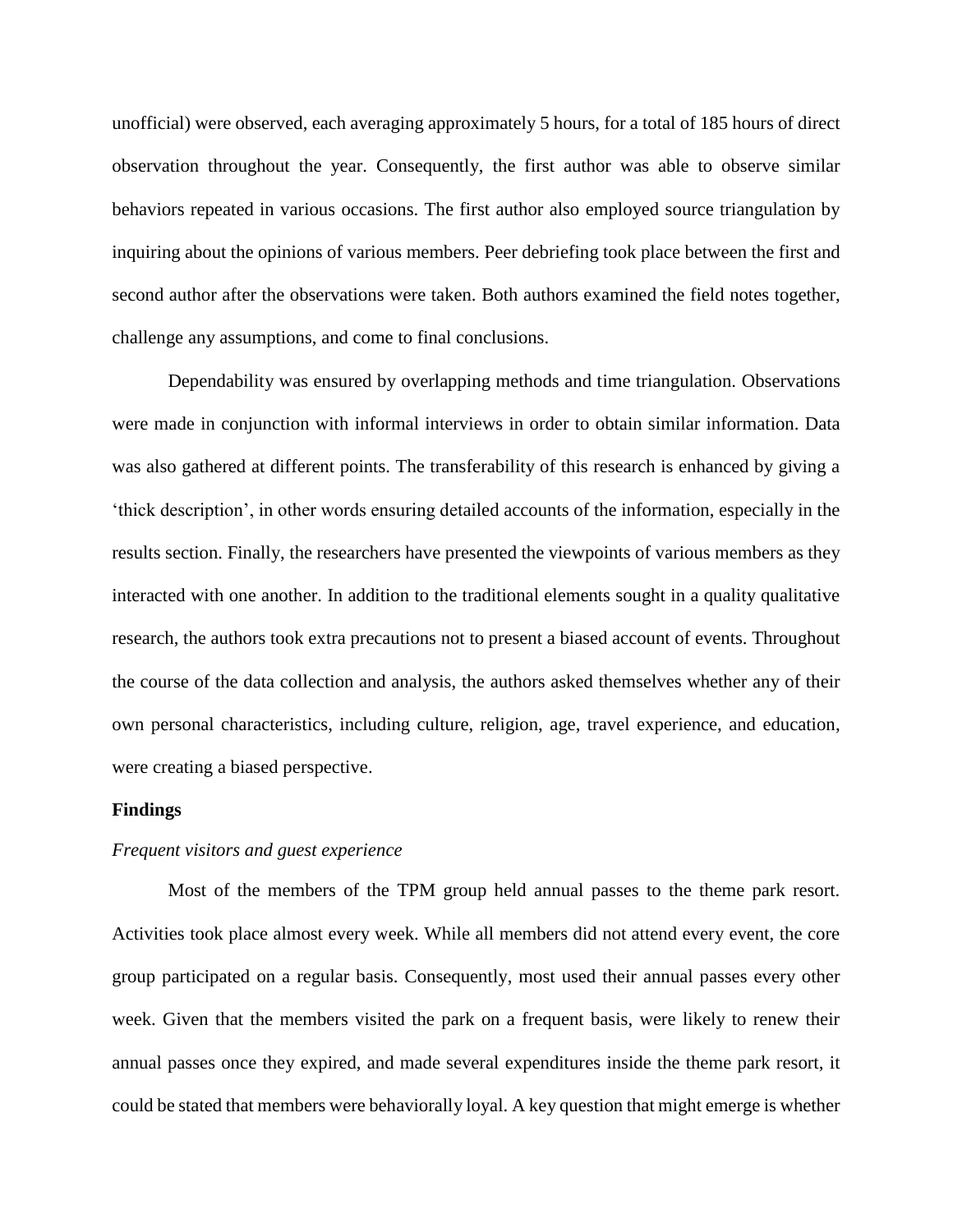members became loyal because of the group or whether the group perpetuated the loyalty behaviors? The authors argue that although most members were loyal owing to their annual pass purchase, the interactions they held with others promoted more repeat visits, exchange of information, and positive memories which could perpetuate their loyalty behaviors and attitudes.

In exchange for their loyalty, the theme park resort offered a few perks such as merchandise, restaurant, and hotel discounts, as well as previews of new attractions before they were made available to the general public. It is noteworthy to state that many such benefits had a several restrictions (i.e. a restaurant discount might be available for lunch, but not for dinner). While the theme park resort management might consider such benefits sufficient, TPM members were often dissatisfied with the discounts they received and recalled how the discounts used to be more generous in previous years. In one occasion Laura brought up the subject of pass holder perks during conversation and found ample agreement among members that perks should be more generous. The level of disposable income varied among group members, and based on their occupations, ownership of property, education, and other characteristics, the researchers would categorize most members between middle and middle upper class. Some members spent money more freely in food, beverage, and merchandise while others would bring beverages from home in an effort to minimize expenditures. Purchases in the theme park resort often required customers to pay a premium (as compared to similar items outside), which some members were willing to pay.

Members enjoyed visiting the park, liked the themes, typically only held annual passes to this specific theme park resort, and held this theme park resort in higher regard than its competitors. Consequently, it can be stated that most members were attitudinally loyal. Furthermore, annual pass holders thrived on variety, often exploring the places that the average tourist overlooked. Therefore, membership in TPM helped avoid the sensation of satiation with the theme park and its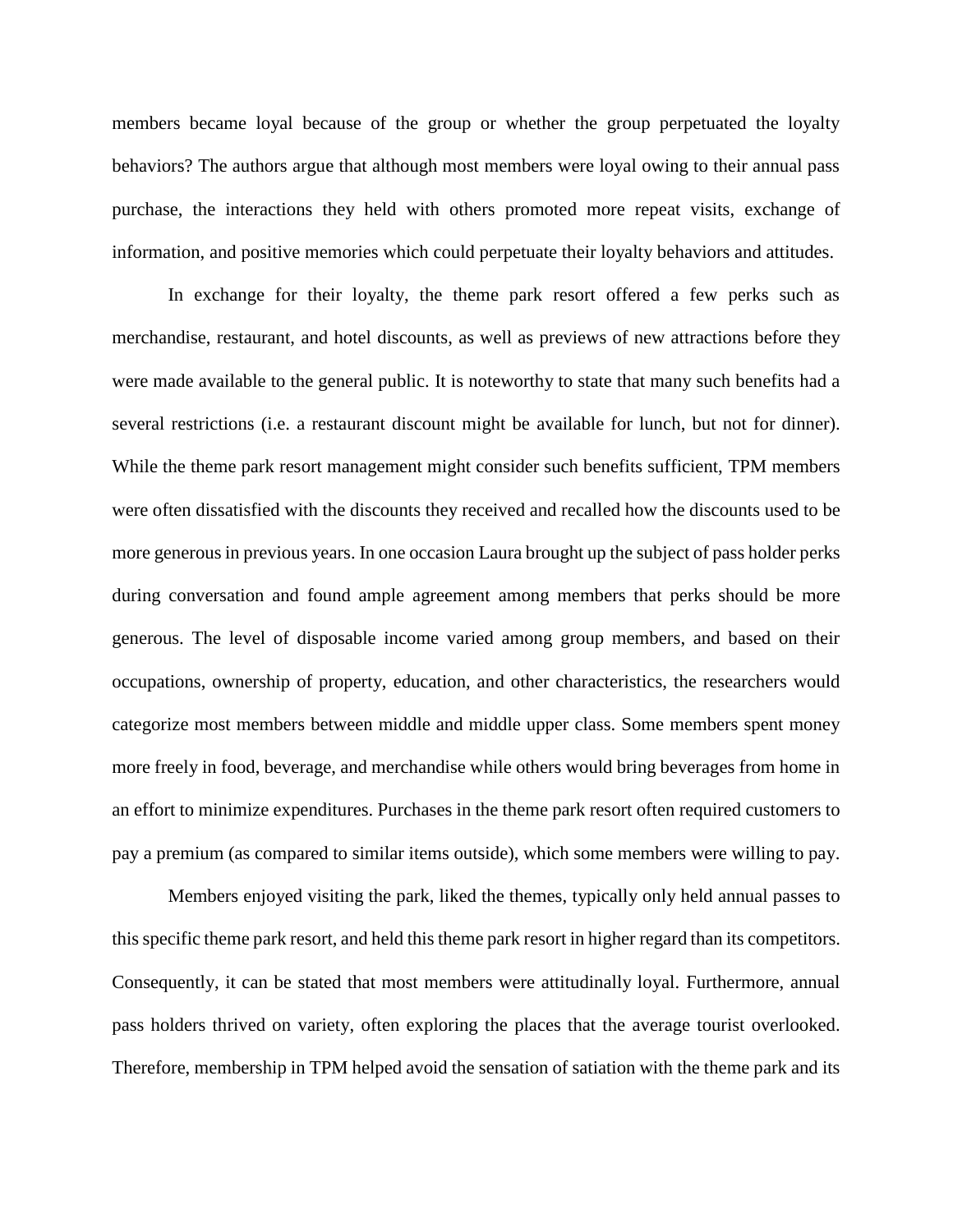attractions. It was not uncommon to visit a theme park for a few hours to catch a few rides, go to a restaurant, and watch the evening fireworks. This contrasted with the average tourist (non-annual pass holder), who would arrive to the parks in the early morning, ride every attraction and leave exhausted when the park closed for the day. TPM members often had less tolerance for long lines and tried to strike a balance between going to the most popular rides (which had the longest wait times) and least popular rides (which had the shortest wait times) in order to maximize both time utilization and enjoyment.

Many tourists visiting the theme park resort would spend part of the day in one park and the remainder in another park. This practice, called "park hopping", allows guests to experience a greater number of parks in a lesser amount of time. However, park hopping can be a less than optimal strategy, as guests sacrifice valuable time traveling from one park to another and often visit popular rides at peak times, thereby increasing wait times. In contrast, TPM members seldom visited more than one park in a day. It was also noted that pass holders visited the park predominantly on weekends. Consequently, this research posits that the value proposition of annual pass holders is different than that of regular visitors. Many in the group felt that if they visited the park at least seven days in a year, they would make up the total cost of the ticket. Since most members exceeded seven visits, they often felt that they obtained a return on their investment. TPM members also enjoyed consuming alcoholic beverages in the parks and resorts, possibly more than the average guest. This was evidenced by the choice of venues and events for some of the group's activities.

TPM members exchanged ideas and tips about how to maximize the resort experience. They often prided themselves in knowing the best times to go on a ride, the best place to watch the fireworks, or the best restaurant to eat. One of the group members, Zach, always wanted to try the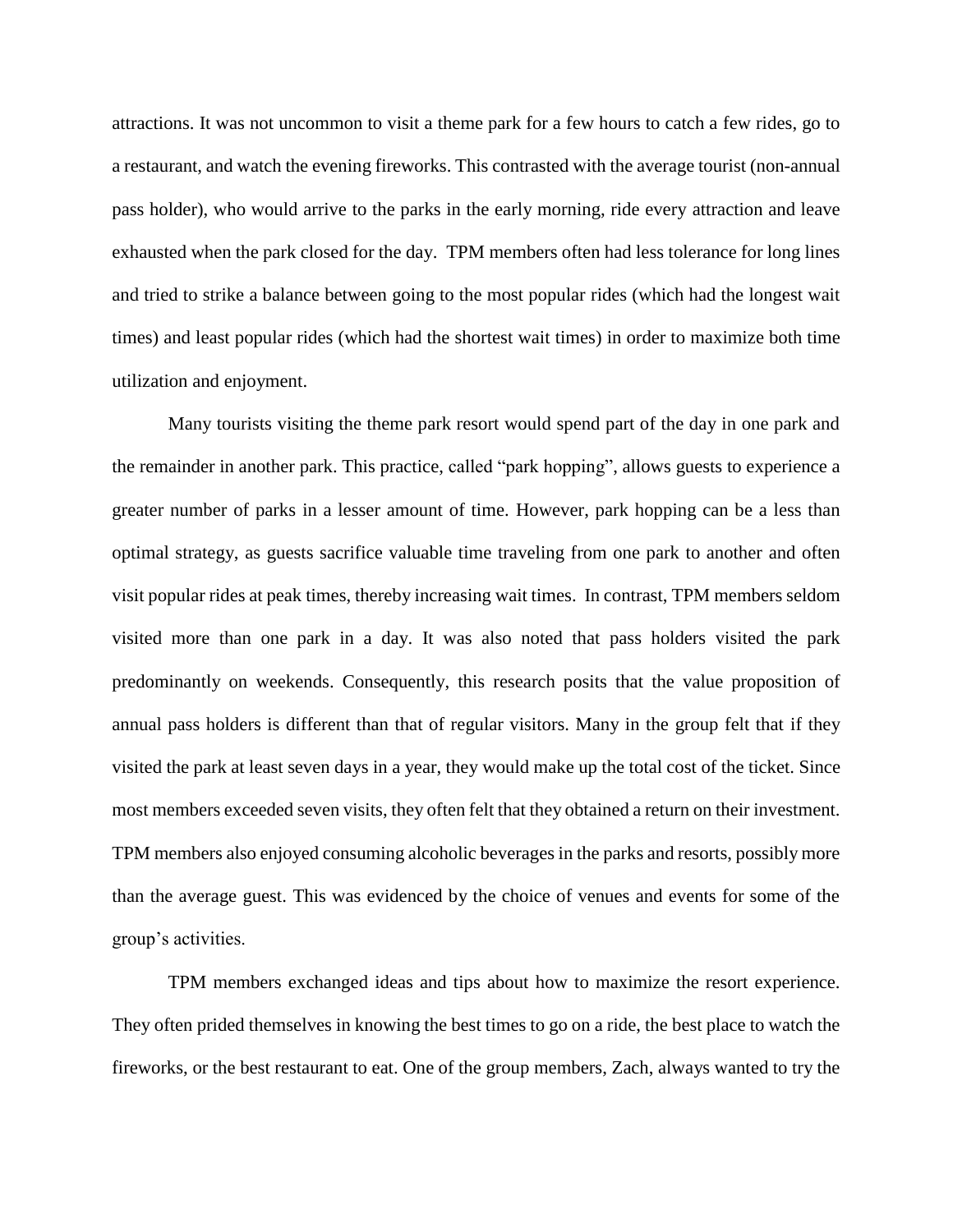various restaurants available throughout the theme park resort. He would make reservations months in advance and coordinate with the group to ensure attendance. These dining events were enjoyed by most members, but some eventually voiced budgetary concerns given the frequency and cost of such experiences. Furthermore, Zach's preference for steakhouses was not always the first choice of two other regular members who were vegetarians.

Special events were key in attracting annual pass holders to the theme park resort. When there was a special event taking place, or a new attraction opening up, an event would be created through the 'Meetup' site. Such events often attracted a larger number of members. Additional out-of-town members, who came for the weekend specifically for the theme park resort's special events, joined the core members. When the theme park resort did not have a special event, group leaders would create their own events, such as a bar crawl through the various hotels in the theme park resort or a scavenger hunt at one of the parks. In light of this, it can be argued that the element of novelty can cause repeat patronage and avoid customer satiation, even while visiting the same location or business. On one occasion, Brett mentioned that some of his friends asked him whether he got tired of the theme park resort. However, he argued that given the variety of attractions, restaurants, bars, hotels, and events, it was difficult to get bored.

In light of the differences noted in consumer behaviors between annual pass holders and tourists to the theme park, it could be argued that these two groups display substantially different behaviors, have different objectives, and display differing spending patterns. Some of the behaviors exhibited by pass holders are contrasted to those of the average tourist in Table 1:

#### **>>>Insert Table 1 Here<<<**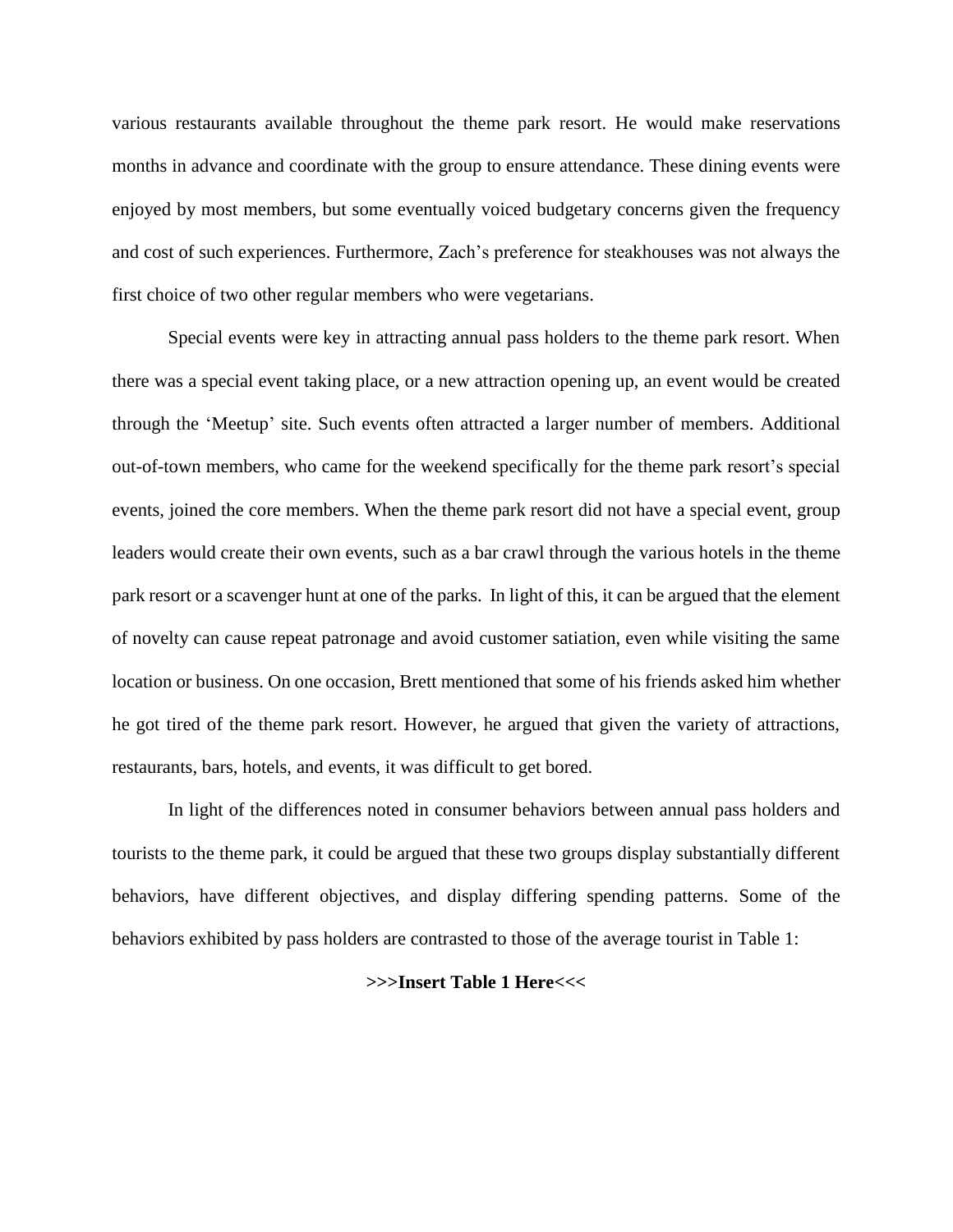#### *Customer-to-customer interactions*

The interactions among theme park meet members served to both enhance and detract from the enjoyment of the experience. Most members were single and thus the group provided the opportunity to enjoy one of their favorite activities – visiting the theme park resort – in the company of others. Many members admitted having visited the theme park by themselves in the past. However, they found the experience of visiting the park with others more pleasant. People exchanged information about various aspects of the experience including attractions, dining, and special events. Furthermore, the group allowed them to meet other people who shared similar activities, interests, and opinions (AIO). The existence of 'meetups' attracted members to the theme park resort even on occasions when they would consider an alternate activity. In creating this group, Charles, the group organizer, said:

"TPM is a great place for fans to meet up both online and at the parks. I started this group when I first moved to the area and bought an annual pass to the parks. I soon realized that most of my friends were either unable to get into the parks, or just uninterested. I grew tired of visiting the parks alone, so I decided to create a social network where people just like me could find other fans to visit the parks with. TPM is not only for (park name deleted) fans, but also fans of other area parks. We hold regular meetups at the theme parks, and often at local restaurants or bars"

Many 'meetup' groups have stated descriptions and rules. One of the stated rules of the TPM website required members of this particular group to be between the ages of 25-48; however most members were in their 30s. On a few occasions, the first author observed some members breaking this rule by bringing people outside of that age range to an event. On two occasions Brett bought a friend who clearly surpassed the upper age range. Although no one made a comment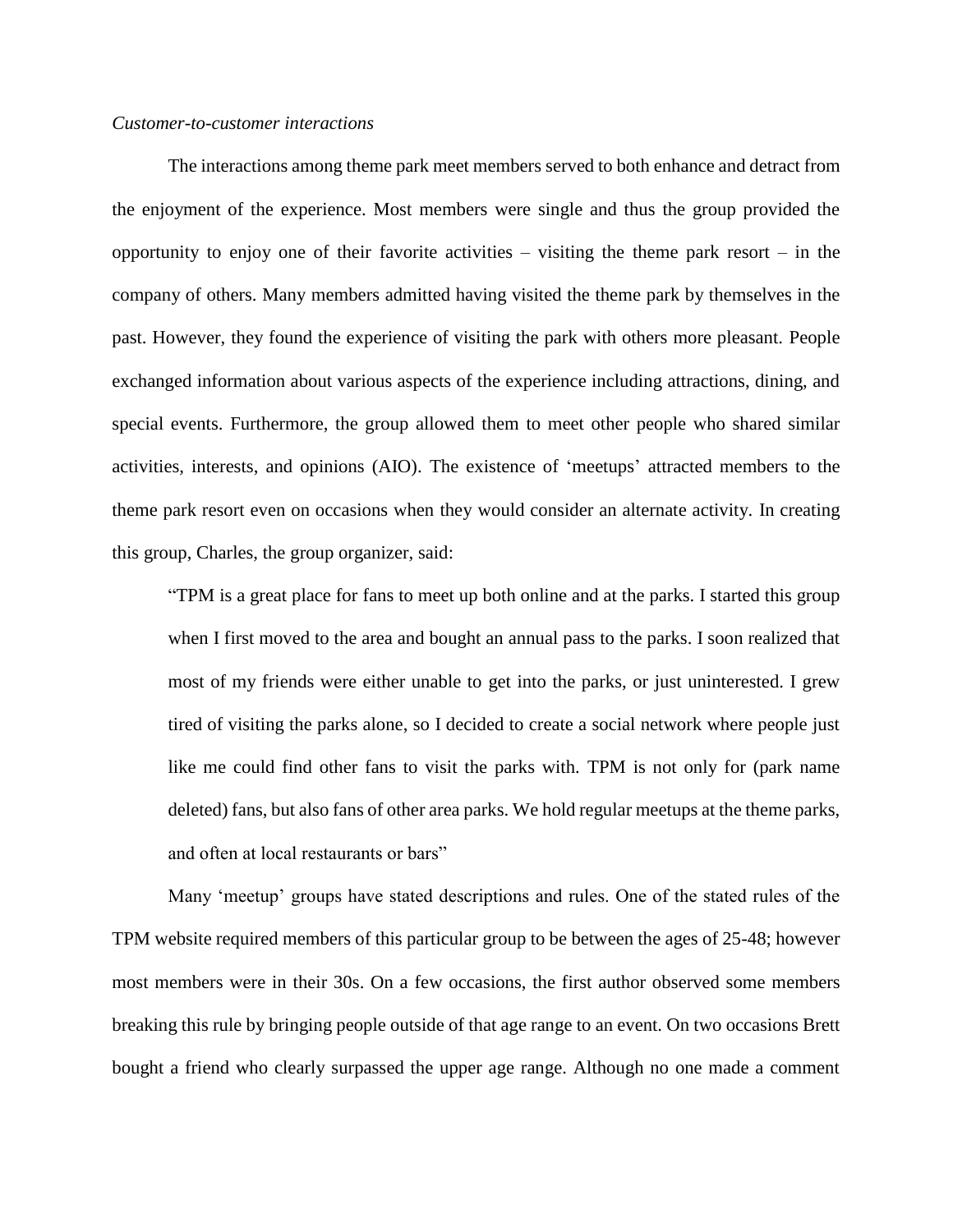directly to him, several group members complained amongst themselves about this incident. Similar situations took place when a group member would bring their children with them. The group considered this uncivil, as it changed the dynamics of their experience. In one instance Zoe commented that when people bring their children, members would have to monitor their conversations to make sure they were child-appropriate. Although Zoe had children herself, she considered the act of bringing children without first asking permission from the group organizer an uncivil action.

The group did not have a stated attendance policy; however, confirming one's attendance and not showing up was frowned upon. If this took place repeatedly, members risked being deleted from the group by the organizer. If a personal invitation was made to an unofficial event, such a celebrating a member's birthday, attendance was almost mandatory. Most members of the group were single and thus opportunities emerged for dating. When this took place, established group members would take note and hold conversations. If a new member arrived whom established members considered desirable, they would encourage each other to date. It was also observed that female members of the group were very protective of the male members. If a male member dated a female newcomer, the established women in the group would investigate the new female and make she was appropriate for the established member.

Members also committed small acts of customer deviance. For example, many annual pass holders knew that parking at certain resort hotels would minimize the time associated with entering the parks. Therefore, some members lied at the hotels' security gates, stating that they were having dinner at a restaurant in order to gain access to the parking lot. In a similar manner, one park within the resort sold refillable soft drink mugs. Members quickly realized that they could have one group mug, which they would then use to refill their own personal cups, thus saving money spent on soft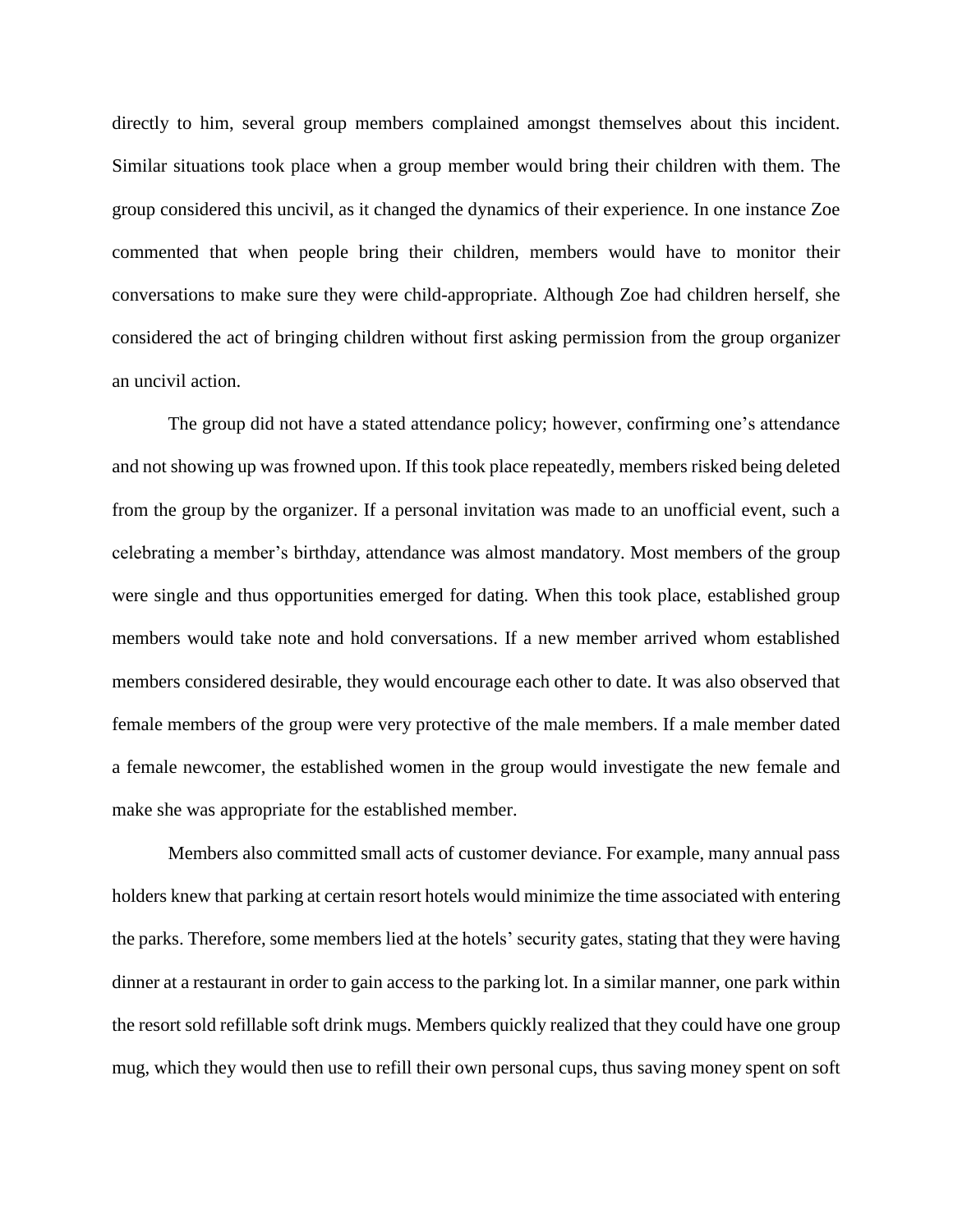drinks. Generally, members felt no remorse about such actions, as they felt they already spent a significant amount of money in the parks, having purchased an annual pass and spending significant sums of money in food and beverage throughout the year.

# *Domain analysis*

In order to uncover deeper meanings within the data, the researchers conducted domain analysis. Spradley (1979) described domain analysis as a type of preliminary analysis that focuses on uncovering the names for things and the relationships within each of the terms. There are different kinds of semantic domain analyses including: strict inclusion, spatial, cause-effect, rationale, location for action, function, means-end, sequence, and attribution (Spradley, 1979). Domain analysis allows researchers to study words, phrases, and objects using the informant's language. Additionally, domain analysis can be seen as an initial step to developing a taxonomy and other kinds of analyses of ethnographic data. The authors include a detailed list of their domain analysis in Appendix 1.

#### *Taxonomic analysis*

According to Spradley (1979:137), taxonomy is "a set of categories organized on the basis of a single semantic relationship." A taxonomic analysis can take a variety of formats including box diagrams, lines and nodes, and outlines. For this study, lines and nodes were used to demonstrate the relationship of key terms and themes. Figure 1 demonstrates the relationships among the categories of this study in a graphical format.

#### **>>>Insert Figure 1 Here<<<**

#### *Theme analysis*

One of the most popular approaches to analyzing qualitative data is to code the data for themes. Although the aim of this paper was not to conduct qualitative content analysis, themes did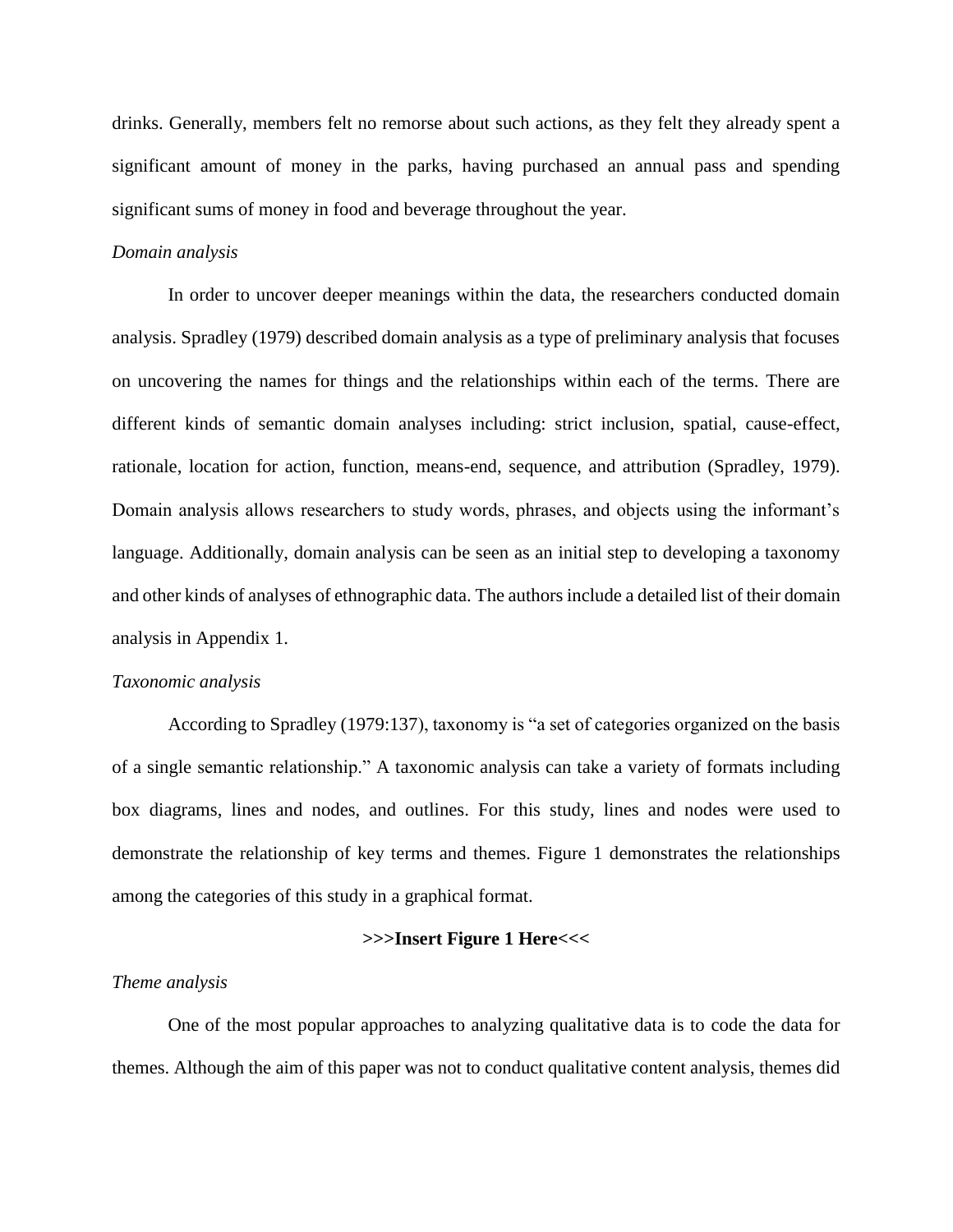emerge over the course of the study and throughout the analysis of field notes. Dewalt and Dewalt (2002:173) describe the process of coding for themes with participant observation as follows:

"The analyst reads and rereads the notes and interview transcripts, on the lookout for recurring ideas, patterns, and concepts. Gradually (or quickly), the analyst begins to abstract a number of ideas and words contained in the text into a single concept, or a small set of related concepts."

A number of themes emerged throughout the course of this ethnography. One of the major themes was that of customer loyalty. Most members held an annual pass to the theme park resort. However, due to TPM, members visited the theme park resort more frequently in order to spend time with their new friends and explore new events and activities. Members exchanged information and encouraged deep exploration of the theme parks, the resorts associated with the theme parks, specialty restaurants, and other facilities. A second major theme emerging from this research is that of the consumer behaviors exhibited by frequent visitors (i.e. annual pass holders) versus those of the average tourists. It was noted that frequent visitors visit more often, but do so for shorter periods of time. Annual pass holders who were part of TPM had less tolerance for long lines, a greater propensity to consume alcohol in the theme park, and were similarly more likely to explore new restaurants, festivals, and special events. Finally, a third major theme surrounds the idea of reasons to join 'Meetup' in general and the TPM group in particular. Members joined seeking to make new friends and explore common interests. The need to belong was further motivated by moving to a new city or a recent life event, such as divorce, that created a gap in the social circle. Similarly, flexible work arrangements, leisure time, disposable income and similar demographics facilitated the creation of a social group made up of new acquaintances with a common interest in theme parks.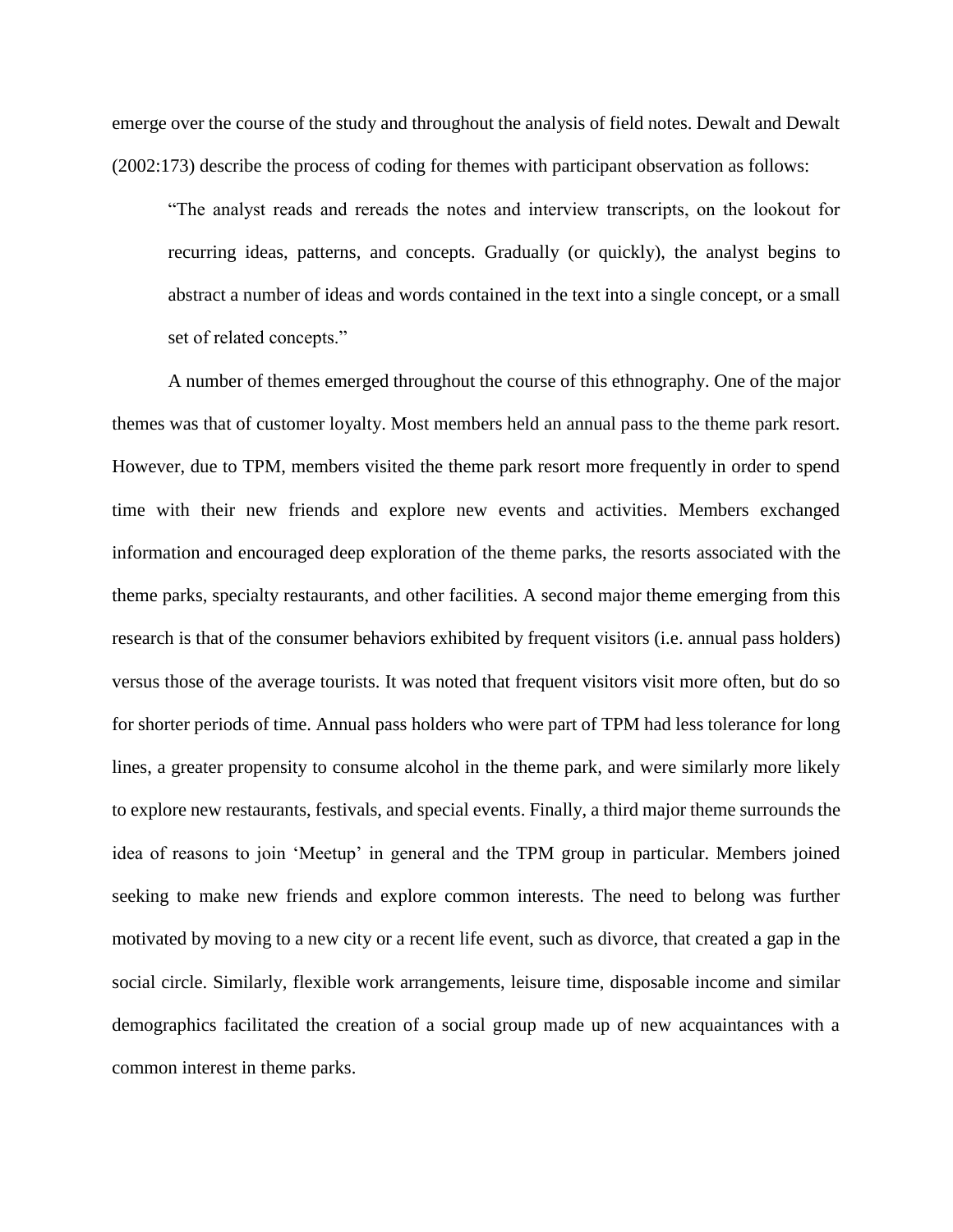# **Discussion**

The theme park experience is often enjoyed in the company of family. Today, given the large size of the single travel market, many are enjoying this experience with friends. E2F communities like 'Meetup' help to facilitate this process. In this study, 'Meetup' allowed group organizer Charles to connect with other people who shared his interest in theme parks. While Charles and other 'Meetup' members have taken advantage of the E2F environment, traditional marketing efforts have not. Furthermore, few organizations have viewed 'Meetup' groups and potential targets of their marketing efforts. The authors argue that 'Meetup' has the potential not only to attract members towards certain activities, but to foster a long-term relationship with the firm and other customers.

Many firms have paid attention to online review sites such as Trip Advisor and social networking sites such as Facebook. However, many firms have overlooked the opportunity presented by E2F communities. In contrast to review sites, 'Meetup' allows for the creation of groups according to member's activities, interests, and options (AIO). This could present a tool for marketers to find new niches and effectively cater to them offering customized products, packages, and special events. During this study, it was observed that a few small businesses outside of the theme park, such as local pubs and bars, catered to such groups by offering special events, discounts, and other perks. However, many organizations have yet to take advantage of this trend, thus missing an opportunity to reach new markets in a customized manner.

Consistent with the construct of compatibility management proposed by Martin and Pranter (1989), businesses should endeavor to bring together people of similar interests to ensure a maximum enjoyment of the service experience. However, managing compatibility can sometimes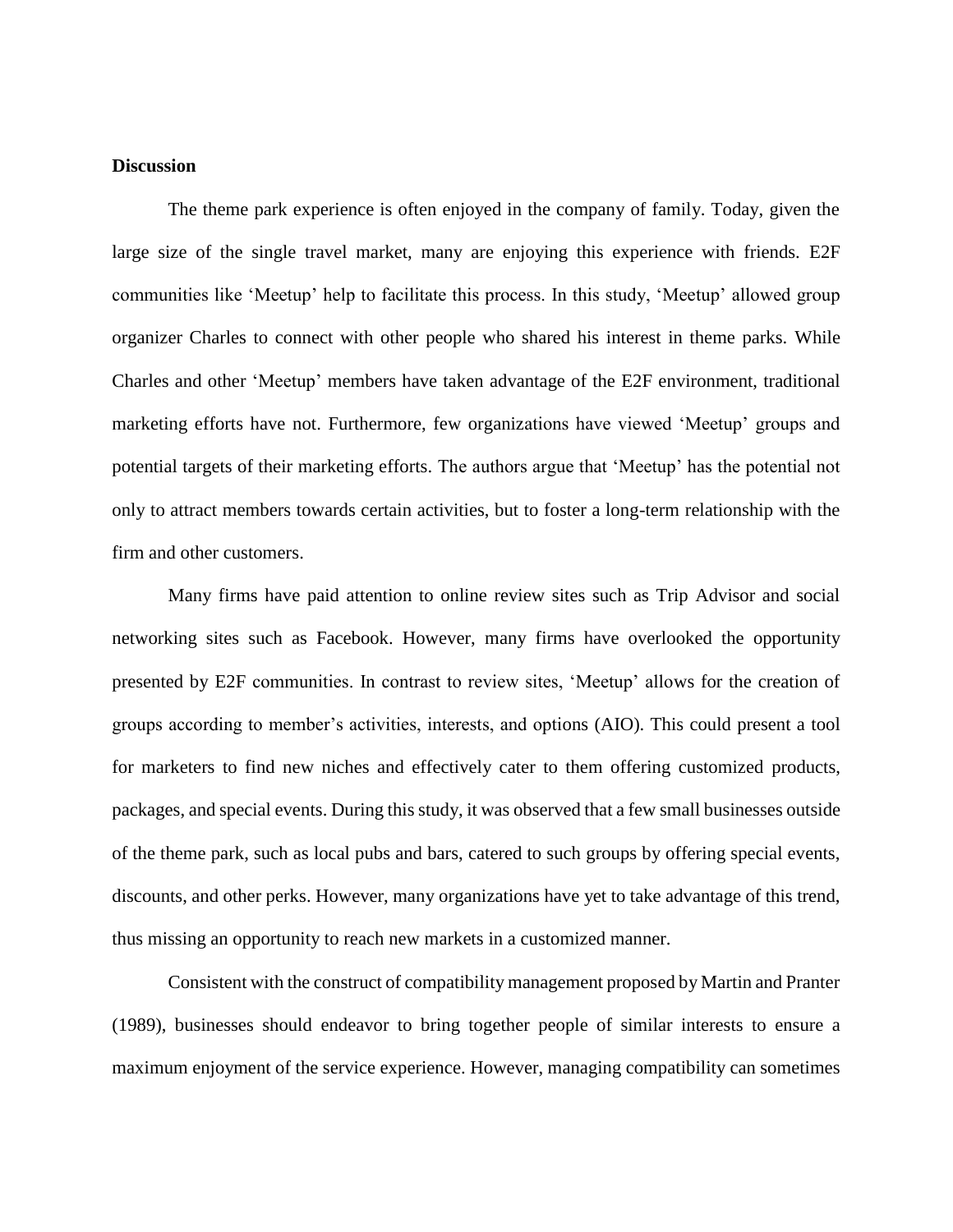overwhelm service providers. 'Meetup' offers a unique opportunity for businesses, in that it shifts the onus of compatibility away from the firm and onto the 'Meetup' organizations, thereby presenting businesses with already-compatible groups to target.

Theme park operators and others should ensure that the perks of loyalty are relevant and desired by their core customers. During the observation period, it was noted that members desired to have larger merchandise and food and beverage discounts. While such perks might present costs for the organization, they could potentially make core customers spend more frequently in such products and services. Discounts such as these could be utilized during low seasons or special events to drive traffic and increase frequency of purchase. Theme parks and other entertainment venues can offer special events for their annual pass holders. Furthermore, they could experiment with creating their own social media platforms in order to facilitate socialization prior to and during the vacation or leisure experience.

#### **Limitations**

The limitations of this study are similar to those inherent to qualitative research as a method of inquiry (Creswell, 2007). While the year-long observation period allowed the first author to interact with several members of TPM, this study focused on one specific 'Meetup' group with the singular interest of visiting theme parks. Thus, the findings may not be broadly generalizable to all 'Meetup groups' or to all non-tourist theme park visitors. Additionally, observations and field notes were only captured for the events that the first author was able to attend. Although this averaged three events per month, there were other TPM events scheduled during the year of observation. Observations from these other events could have added to the richness of the data offered additional insights into the nature of TPM, theme park visitors, and 'Meetup' as an organization. Finally, the covert approach to participant observation also presents a limitation. In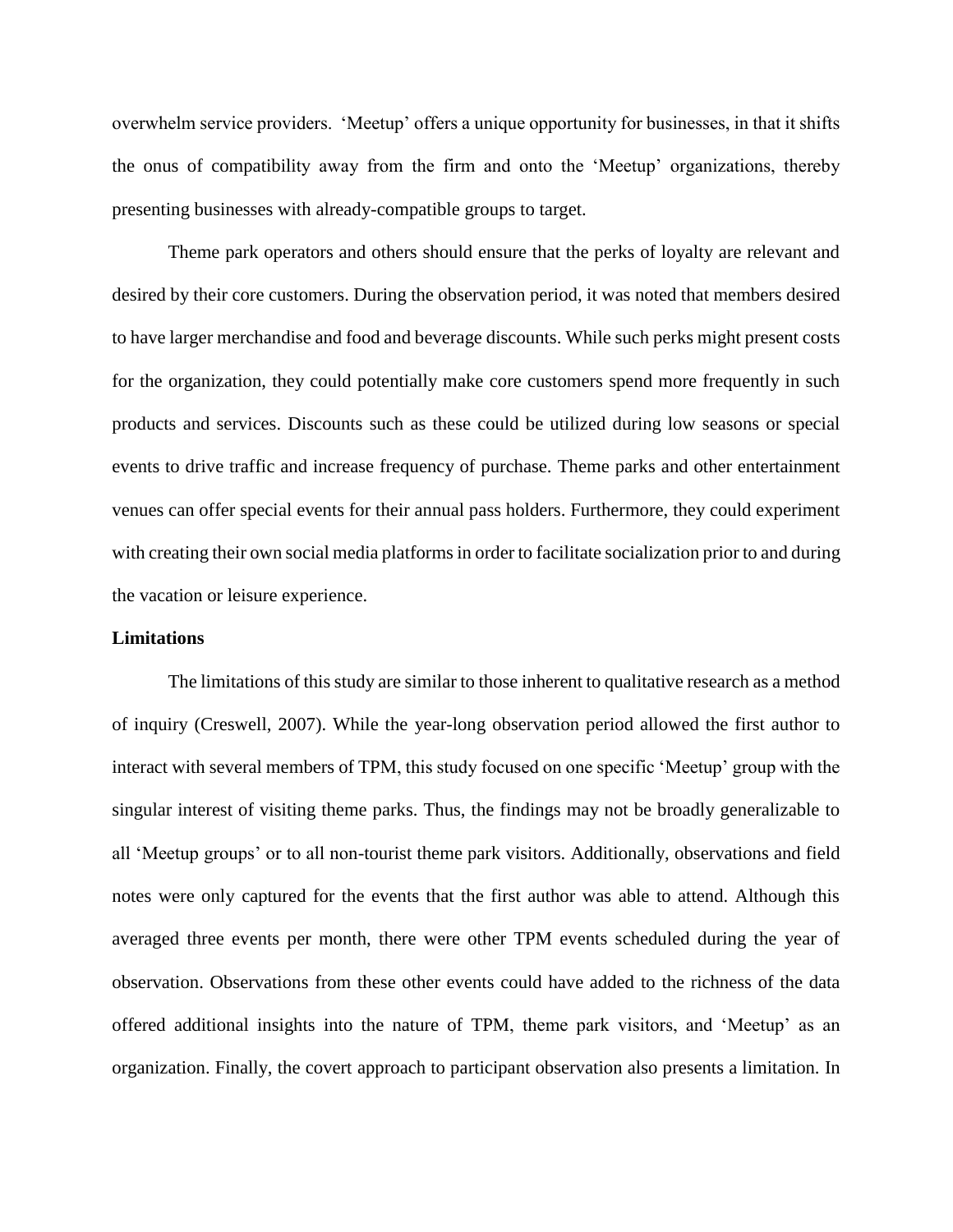order to maintain an active, yet covert, role within the TPM group, the first author was unable to debrief group members after each event. Instead, debriefing took place at the end of the observation period, which limited the ability to capture immediate reactions to events that occurred early in the observation period.

#### **Future Research**

The findings of this study revealed that loyalty emerged as a theme. Using the findings about the basic consumer behaviors of the single, non-tourist theme park visitor as a starting point, future research should more deeply explore loyalty behaviors and attitudes of this customer group and the implications for theme park operators. Moreover, the authors posit that theme park operators can benefit from engaging with 'Meetup' groups and considering the unique needs of the 'Meetup' customer. Since the opinions of theme park operators were not captured in the present study, future research could also explore theme park-oriented 'Meetup' groups from the operator perspective in order to derive a deeper understanding of the potential for synergy between the theme parks and this market segment. Finally, research into 'Meetup' as a gateway for other hospitality organizations to attract and target a niche market would be beneficial.

#### **Conclusion**

The consumer behaviors of TPM members differed from those of the larger tourist base of the theme park resort. Members were more likely to have an annual pass, to visit more often, to spend money in specialty restaurants, and to consume more alcohol. It was also noted that individuals shared travel tips and encouraged each other to try different experiences within the theme park resort. Consequently, members fostered continued loyalty behaviors amongst themselves. Behavioral loyalty was observed in that members renewed their annual passes, visited often, and made purchases inside the theme park resort. Attitudinal loyalty was observed in that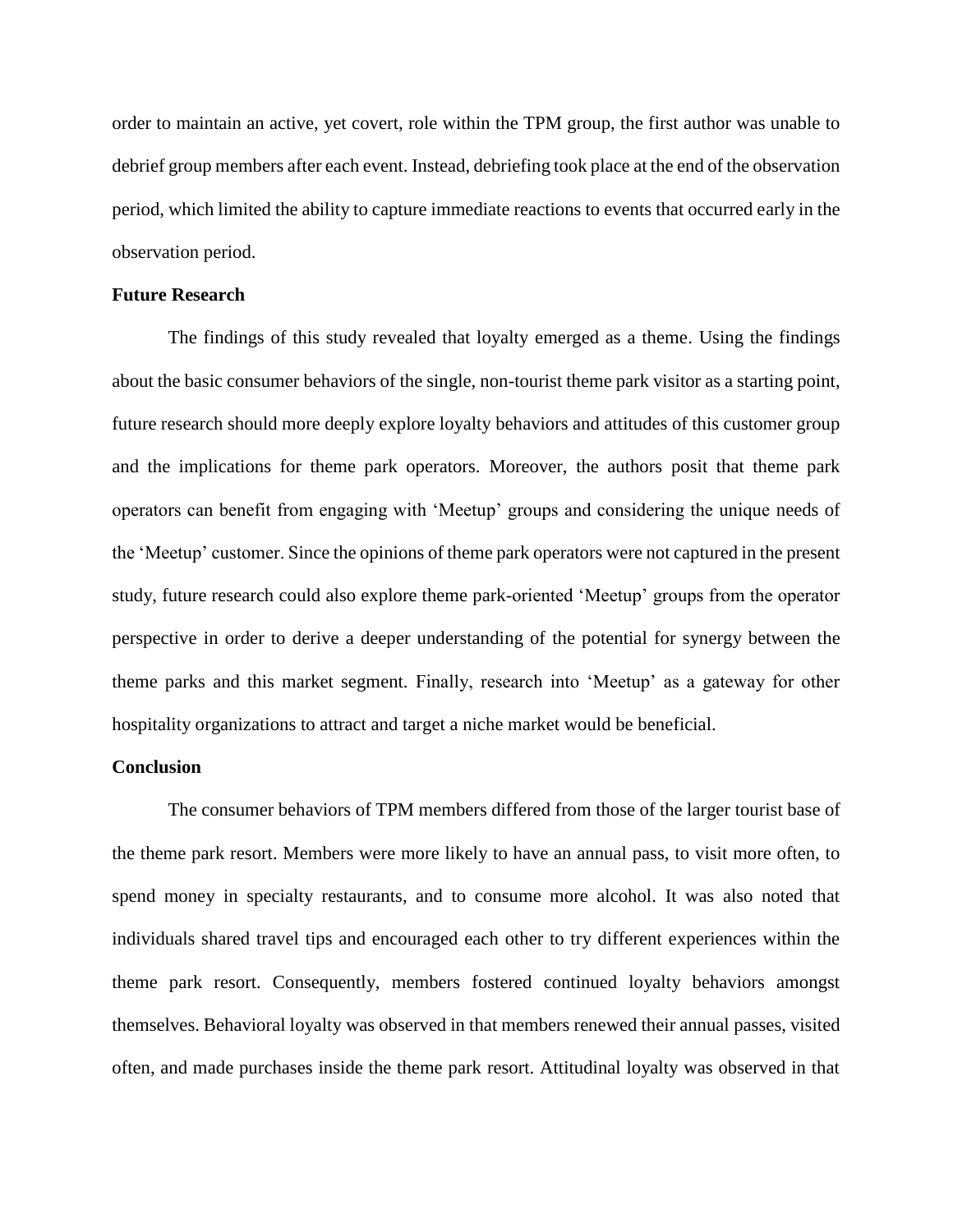individuals liked the park, thought it was unique, and held it in higher regard than other theme parks. By increasing members' knowledge base and providing companionship during the visit, TPM created excitement among its members. Furthermore, members thrived on variety and having a group that encouraged exploration of new activities within the theme park resort and created their own themed events helped to enhance the experience, encourage more frequent visits, and avoid satiation. It should also be noted that some interactions can lead to conflict, and thus managing conflicts within such groups can be of critical importance. In conclusion, today's geographically mobile, single individuals create a great opportunity for marketers of hospitality and leisure experiences. By examining the consumer behaviors of members who partake in 'meetups', the researchers propose that E2F communities can be better utilized by organizations to target customers and ensure guest compatibility on the basis of similar Activities, Interests, and Opinions.

# **References**

- Bigné E, Andreau L and Gnoth J (2005) The theme park experience: An analysis of pleasure, arousal, and satisfaction. *Tourism Management* 26(6): 833-844.
- Bowen D (2002) Research through participant observation in tourism: A creative solution to the measurement of consumer satisfaction/dissatisfaction among tourists. *Journal of Travel Research* 41(4): 4-14.
- Bowen D (2008) Consumer thoughts, actions, and feelings from within the service experience. *The Services Industries Journal* 28(10): 1515-1530.
- Cornelis, P (2010) Impact of new attractions on theme park attendance. *Worldwide Hospitality and Tourism Themes* 2(3): 262-280.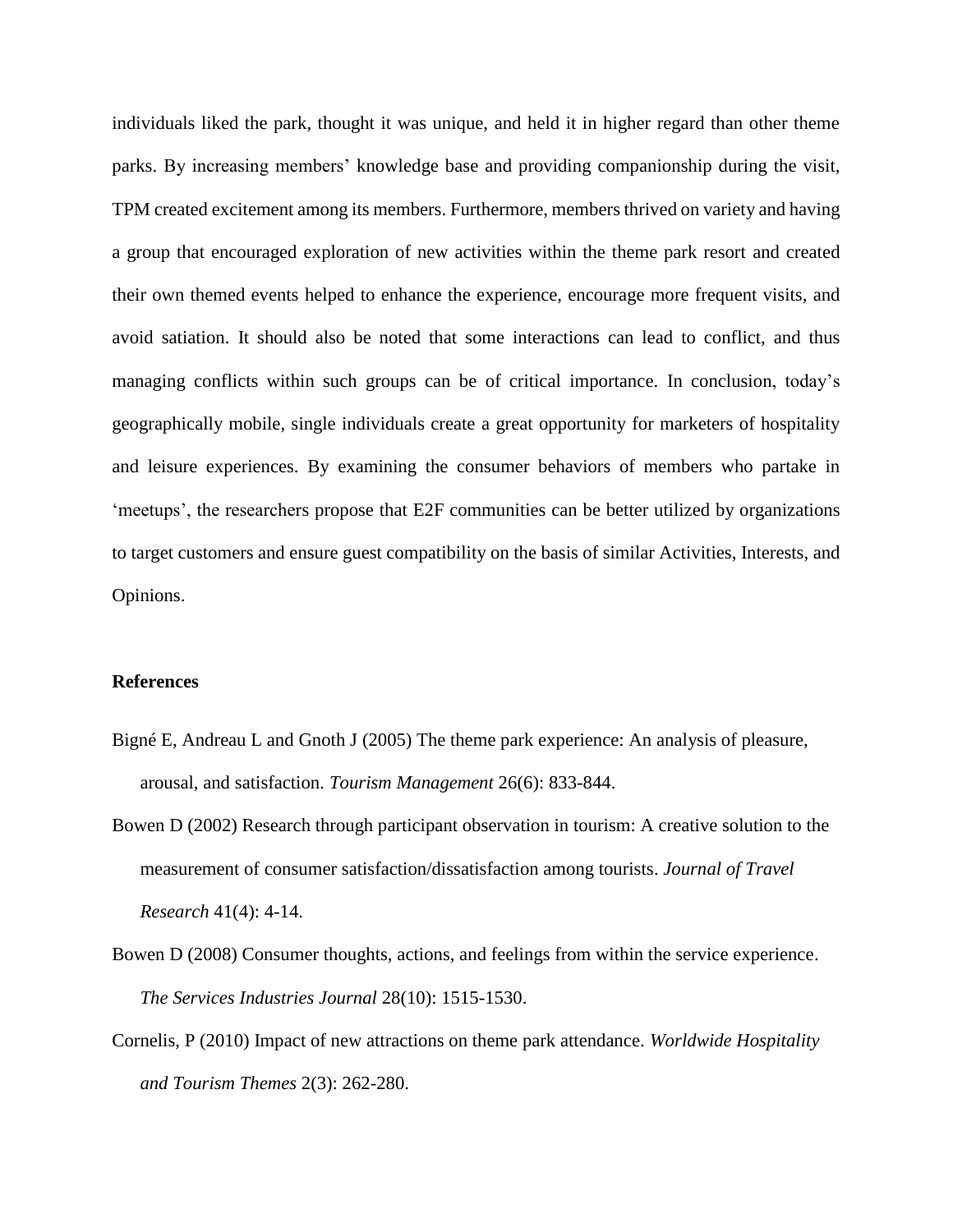- Creswell JW (2004) *Qualitative Inquiry & Research Design: Choosing Among Five Approaches*. Thousand Oaks: SAGE Publications, Inc.
- Creswell JW (2009) *Research Design: Qualitative, Quantitative, and Mixed Methods Approaches*. Thousand Oaks: SAGE Publications, Inc.

Dewalt K and Dewalt B (2002) *Participant Observation*. Walnut Creek: Altamira Press.

- Eisenhart M (2009) Generalization from qualitative inquiry. In Ercikan K and Roth WR (eds) *Generalizing from Educational Research: Beyond Qualitative and Quantitative Polarization*. New York: Routledge, pp.51-66.
- Geissler G and Rucks C (2011) The overall theme park experience: A visitor satisfaction tracking study. *Journal of Vacation Marketing* 17(2): 127-138.
- Galloway G (2002) Psychographic segmentation of park visitors markets: Evidence for the utility of sensation seeking. *Tourism Management* 23(6): 581-596.

Guba EG and Lincoln YS (1981) *Effective Evaluation*. San Francisco: Jossey-Bass.

- Huang J and Hsu CH (2010) The impact of customer-to-customer interaction on cruise experience and vacation satisfaction. *Journal of Travel Research* 49(1): 79-92.
- Johns N and Gyimóthy S (2002) Mythologies of a theme park: An icon of modern family life. *Journal of Vacation Marketing* 8(4): 320-331.
- Johnson G and Grier S (2013) Understanding the influence of cross-cultural consumer-toconsumer interaction on consumer service satisfaction. *Journal of Business Research* 66(3): 306-313.
- Jacobsen L, Mather M and Dupuis G (2012) Household change in the United States. Available at:<http://www.prb.org/Publications/Reports/2012/us-household-change.aspx> (accessed 4 April 2014).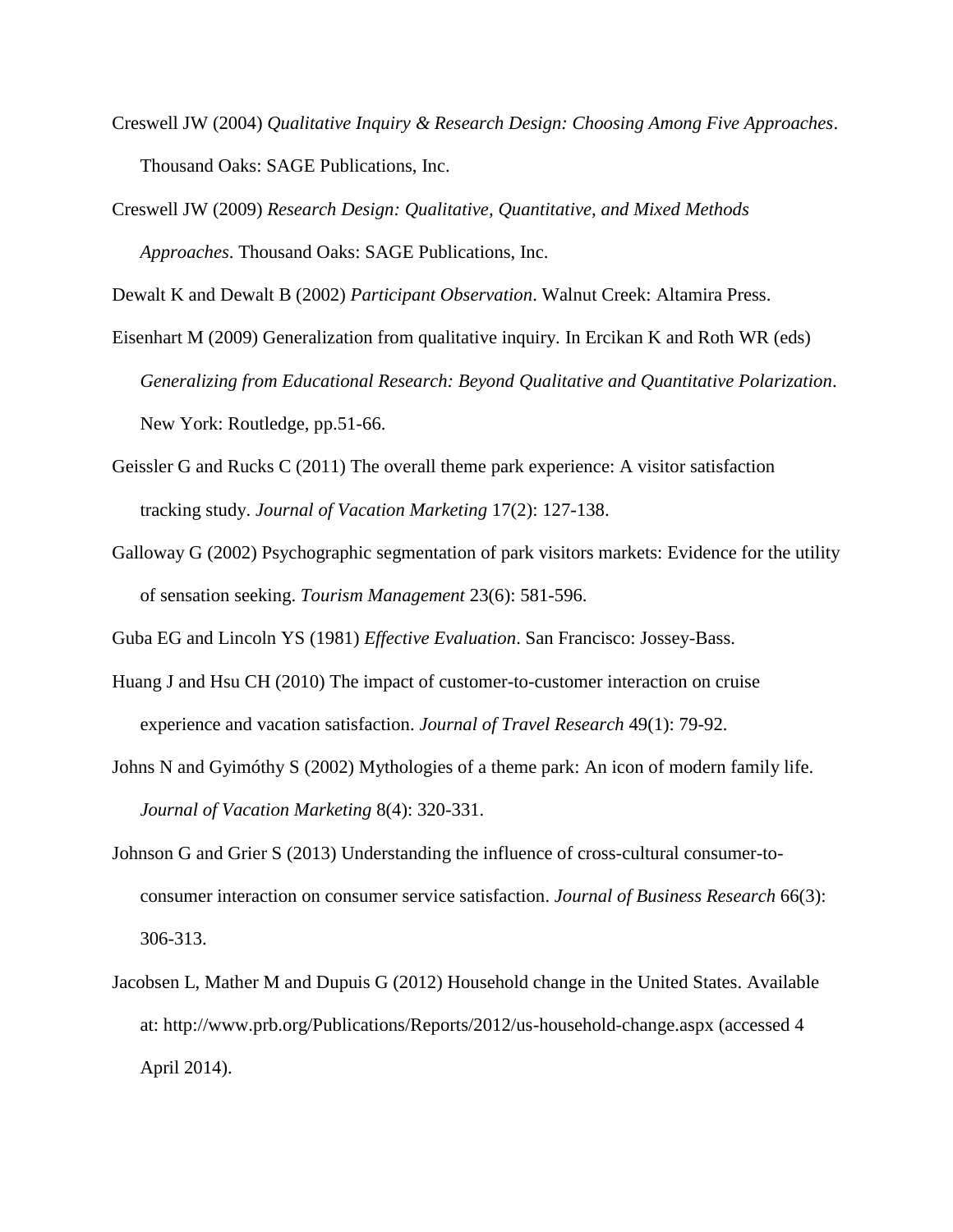- Kemperman A, Borgers A, Oppewal H, et al. (2000) Consumer choice of theme parks: A conjoint choice model of seasonality effects and variety seeking behavior. *Leisure Sciences: An Interdisciplinary Journal* 22(1): 1-18.
- Kasavana ML, Nusair K and Teodosic K (2010) Online social networking: redefining the human web. *Journal of Hospitality and Tourism Technology* 1(1): 68-82.
- Levy S and Hassay D (2005) Visitor Communities*. Journal of Hospitality Marketing and Management* 12(4): 57-72.
- Lugosi P (2006) Between overt and covert research: Concealment and disclosure in an ethnographic study of commercial hospitality. *Qualitative Inquiry* 12(3): 541-561.
- Lugosi P and Bray J (2008) Tour guiding, organizational culture and learning: Lessons from an entrepreneurial company. *International Journal of Tourism Research* 10(5): 467-479.
- Ma J, Gao J, Scott N, et al. (2013) Customer delight from theme park experiences: The antecedents of delight based on cognitive appraisal theory. *Annals of Tourism Research* 42: 359-381.
- Martin C and Pranter C (1989) Compatibility management: Customer-to-customer relationships in service environments. *The Journal of Services Marketing* 3(3): 5-15.
- McClung, G.W. (1991) Theme park selection: Factors influencing attendance. *Tourism Management*, 12(2): 132-140.
- Meetup (2015) About Meetup. Available at: http://www.meetup.com/about/ (accessed 30 October 2105).
- Milman A (2009). Evaluating the guest experience at theme parks: An empirical investigation of key attributes. *International Journal of Tourism Research* 11(4): 373-387.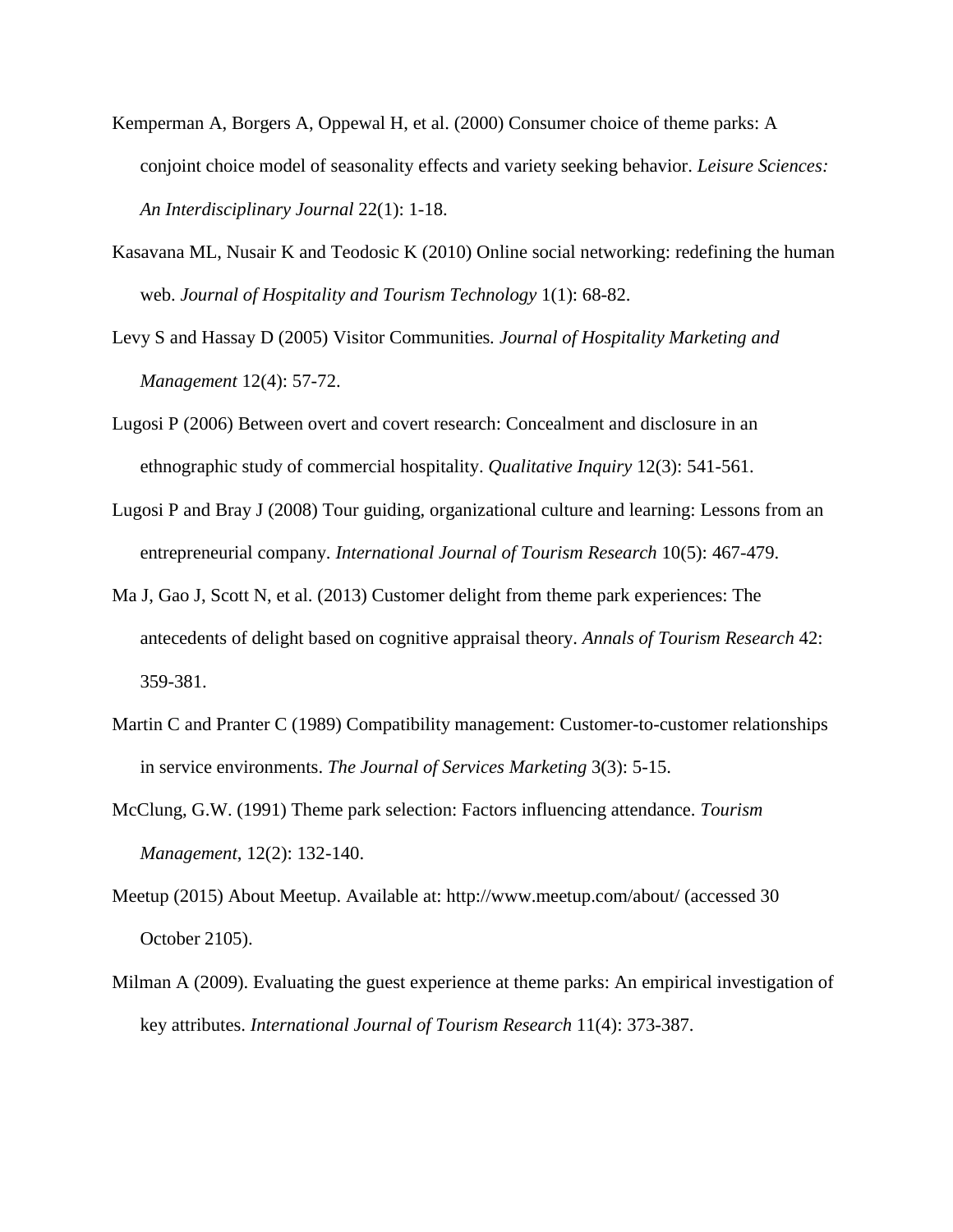- Milman A, Li X and Wang Y (2012) Examining the guest experience in themed amusement parks: Preliminary evidence from China. *Journal of Vacation Marketing* 18(4): 313-325.
- Moustakas C (1994) *Phenomenological Research Methods*. Thousand Oaks: SAGE Publications, Inc.
- Pikkemaat B and Schuckert M (2007) Success factors of theme parks: An exploration study. *Turizam: znanstveno-stručni časopis* 55(2): 197-208.
- Preece J (2000) *Online Communities: Designing Usability, Supporting Sociability*. Chichester: Wiley.
- Ren Y, Kraut R and Kiesler S (2007) Applying common identity and bond theory to design of online communities. *Organization Studies* 28(3): 337-408.
- Sessions L (2010) How offline gathering affect online communities: When virtual community members 'meetup'. *Information, Communication, & Society* 13(3): 376-395.
- Shen C and Cage C (2015). Exodus to the real world? Assessing the impact of offline meetups on community participation and social capital. *News Media and Society* 17(3): 394-414.
- Spradley J (1979*) The Ethnographic Interview*. Orlando: Harcourt Brace Jovanovich College Publishers.
- Torres EN (2015) The influence of others on the vacation experience: An ethnographic study of psychographics, decision making, and group dynamics among young travelers. *Journal of Hospitality Marketing and Management*. Epub ahead of print 19 Feb 2015. DOI: 10.1080/19368623.2015.960991.
- Tsang NK, Lee LY, Wong A, et al. (2012) THEMEQUAL—Adapting the SERVQUAL scale to theme park services: A case of Hong Kong Disneyland. *Journal of Travel & Tourism Marketing* 29(5): 416-429